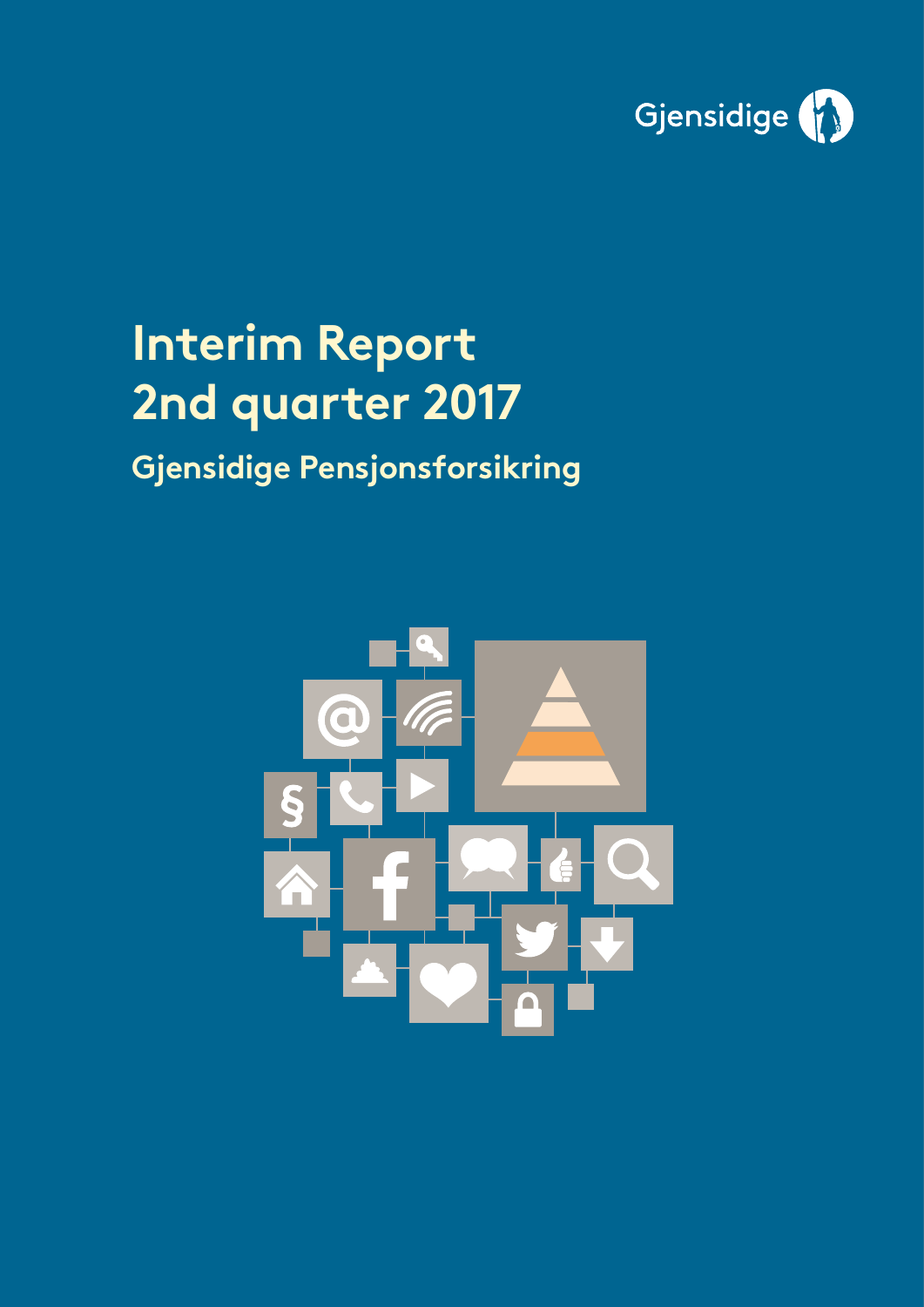## **Gjensidige Pensjonsforsikring AS First half-year and second quarter 2017**

In the following, figures in brackets indicate the amount or percentage for the corresponding period last year.

### **Year-to-date**

- Profit/(loss) before tax expense: NOK 54.1 million (51.9)
- Operating income: NOK 150.0 million (125.7)
- Operating expenses: NOK 114.9 million (98.0)
- Operating margin: 23.4 per cent (22.0)
- Return on equity, annualised: 12.0 per cent (13.2)
- Solvency capital (SF): NOK 1,969.7 million (1,504.5)
- Solvency margin (SF): 129.0 per cent (119.2)
- Assets under management: NOK 26,249.4 million (21,160.5)

### **Second quarter**

- Profit/(loss) before tax expense: NOK 23.0 million (23.5)
- Operating income: NOK 72.9 million (63.7)
- Operating expenses: NOK 58.5 million (52.2)
- Operating margin: 19.7 per cent (18.0)

| <b>NOK millions</b>              | Q2 2017 | Q2 2016 | 1.1.-30.6.2017 | $1.1 - 30.6.2016$ | 1.1.-31.12.2016 |
|----------------------------------|---------|---------|----------------|-------------------|-----------------|
| Administration fees              | 33.7    | 30.3    | 66.4           | 59.6              | 127.8           |
| Insurance income                 | 8.6     | 13.8    | 24.3           | 26.3              | 68.0            |
| Management income etc.           | 30.5    | 19.6    | 59.2           | 39.8              | 83.6            |
| Operating expenses               | (58.5)  | (52.2)  | (114.9)        | (98.0)            | (192.3)         |
| Net operating income             | 14.4    | 11.5    | 35.1           | 27.7              | 87.2            |
| Net financial income             | 8.7     | 12.0    | 19.0           | 24.2              | 26.1            |
| Profit/(loss) before tax expense | 23.0    | 23.5    | 54.1           | 51.9              | 113.2           |
| Operating margin <sup>1</sup>    | 19.7%   | 18.0%   | 23.4 %         | 22.0%             | 31.2%           |

 $1$  Operating margin = net operating income/total income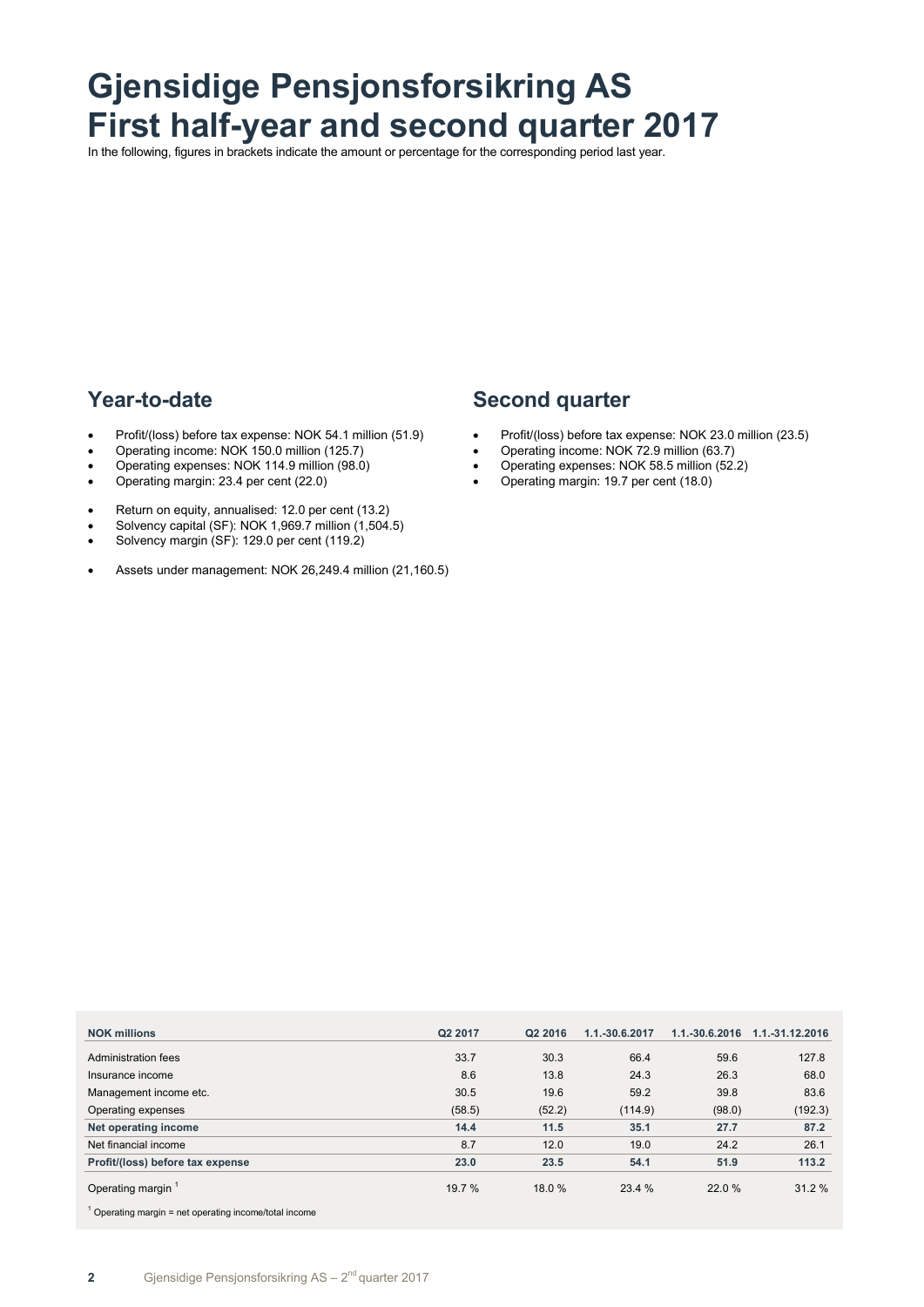## **Slower profit growth caused by lower financial income and strengthening of claims reserves**

### Asset allocation the group policy portfolio

Earned premiums year to date (same period last year)



### **Year-to-date development**

### **Earnings performance**

The profit before tax expense was NOK 54.1 million (51.9). Increase in revenues due to a growing customer portfolio and increased assets were partly offset by strengthening of claims reserves and reduced financial income.

### **Operating revenues**

Total revenues amounted to NOK 150.0 million (125.7).

Administration fees increased to NOK 66.4 million (59.6) following a growing customer portfolio. Insurance revenues were reduced to NOK 24.3 million (26.3) as a result of increased claims reserves. Management income was NOK 59.2 million (39.8). The positive development was due to increase in assets as well as changed classification of management costs of NOK 11.3 million previously reported as income reductions but now handled as operating expenses.

### **Operating expenses**

Operating expenses were NOK 114.9 million (98.0) after the change in classification of management cost as described above and increased business volume.

### **Net financial income**

Net financial income, including returns both on the group policy portfolio and the corporate portfolio amounted to NOK 19.0 million (24.2) as consequence of reduced interest income related to the company portfolio following the issue of a subordinated bond (Tier 2) of NOK 300 million in June last year, in addition to generally reduced interest rates that resulted in lower overall yield on the group portfolio. The company's share of the profit related to the paid-up policy portfolio was allocated in its entirety as longevity provision.

### **Paid-up policy portfolio**

The recognised return on the paid-up policy portfolio was 1.90 per cent (2.19). The average annual interest guarantee was 3.34 per cent (3.50).

### **Assets under management**

At the end of the period, assets under management amounted to NOK 26,249.4 million (21,160.5). The growth was due to current pension payments, portfolio growth and a positive market development. Of this amount, the group policy portfolio amounted

to NOK 5.726.8 million (5,147.0), of which the paid-up policy portfolio amounted to 3,884.0 million (3,399.8).

### **Development during the quarter**

### **Earnings performance**

The profit before tax expense was NOK 23.0 million (23.5). Strengthening of claims reserves and reduced financial income hampered profit growth.

### **Operating revenues**

Total revenues increased to NOK 72.9 million (63.7)**.**

Administration fees and insurance revenues were NOK 33.7 million (30.3) and NOK 8.6 million (13.8) respectively. The reduced insurance revenue was due to strengthening of claims reserves. Management income increased to NOK 30.5 million (19.6) for the same reasons as described above.

### **Operating expenses**

Operating expenses were NOK 58.5 million (52.2) of which NOK 5.6 million was related to the reclassification.

### **Net financial income**

Net financial income decreased to NOK 8.7 million (12.0).

### **Solvency position**

The solvency margin reported at the end of the period was 129.0 per cent, down from 130.5 per cent in the last quarter.

### **Events after the balance sheet date**

No significant events have occurred after the end of the quarter.

### **Outlook**

Gjensidige Pensjonsforsikring AS shall support Gjensdige's sales to insurance customers in Norway. The company offers occupational pension and disability pension products to individuals. The defined contributions market remains competitive but highly active, creating ample business opportunities. The results achieved over the last few years substantiate the fact that the company is well positioned to further expand its business. The positive profit trend is expected to continue.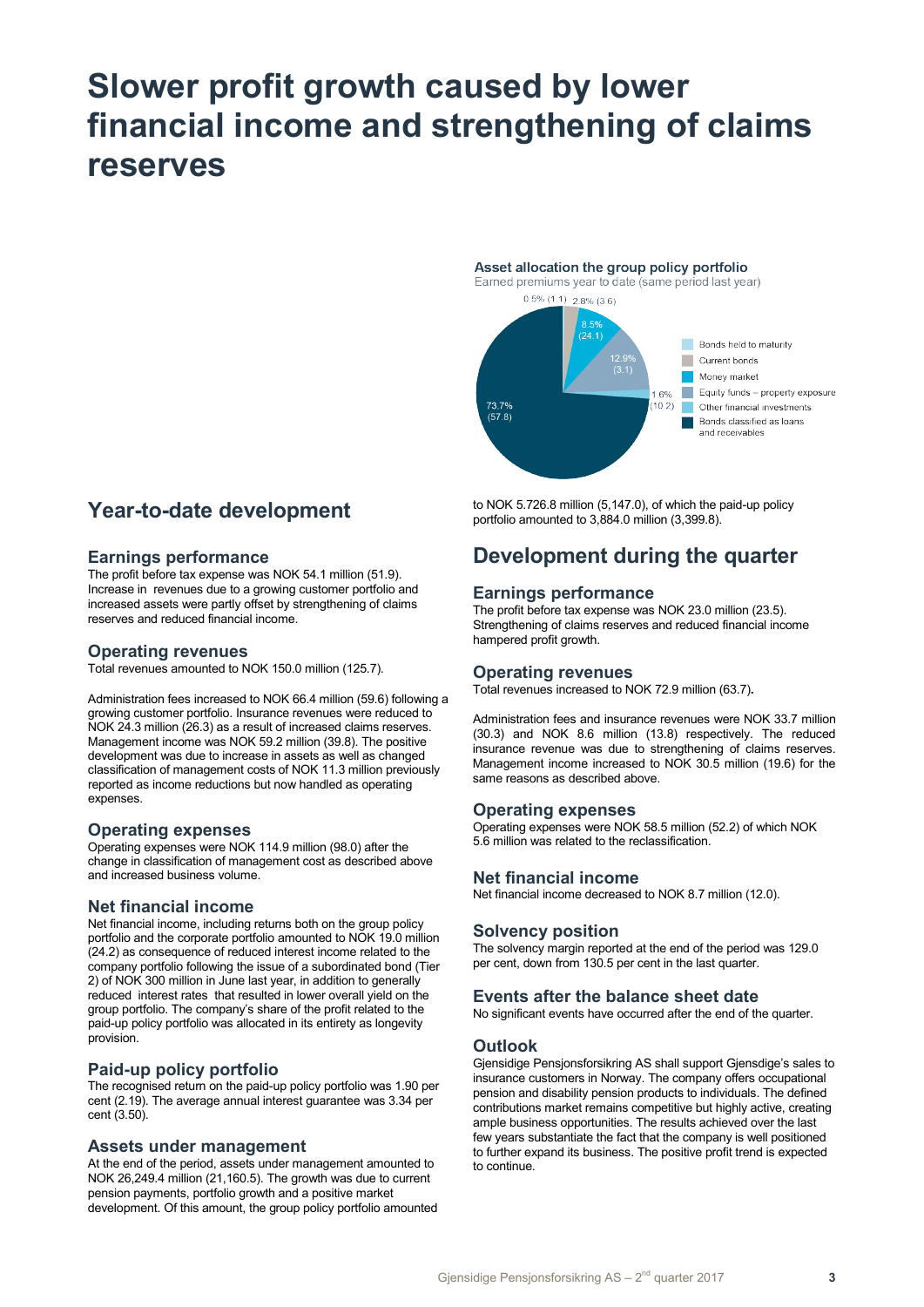### **Key risk and uncertainty factors**

Gjensidige Pensjonsforsikring's (GPF) risks mainly include insurance, financial and operational risk. The risks are reported on a regular basis and assessed in accordance with the principles, strategies and risk thresholds defined by the board.

### **Insurance risk**

Insurance risk can be divided as follows:

- Risk of long life lower mortality than expected
- Disability risk higher disability than expected
- Mortality risk higher mortality than expected

The company is exposed to mortality risk by dependents, longevity risk related to paid-up policies (with guaranteed payments for a given age or lifelong) and disability risk by occupational or individual policies. GPF has greatest exposure to disability risk, followed by exposure to longevity and mortality.

The Insurance risk is considered satisfactory and the uncertainty surrounding not reported cases (IBNR) are handled through claims reserves. By the end of 2017 it is expected that the longevity requirements set out in K2013 are close to be met.

The company has a reinsurance agreement with the parent company Gjensidige Forsikring ASA, which provides a satisfactory coverage in case of major variations in incurred claims.

### **Financial risk**

Financial risk is a collective term for several types of risks associated with financial assets. Financial risk can be divided into market risk, credit risk and liquidity risk. These risks are arising from GPF's investment activities. They are managed aggregated and handled through the asset management strategy drawn up for the company.

The group portfolio has guaranteed interest rates and thus represents a financial risk. The main risk components are interest rates, credit spread and property. In spite of generally low interest rates, it is expected that the company will succeed in fulfilling the interest rate guarantees the next few years.

The company portfolio is held in the form of bank deposits in Norwegian kroner and investments in money market funds. The risk of losses on receivables is considered to be minor.

### **Operational risk**

The company continuously assesses its own risk situation in accordance with approved procedures for internal control. As part of the annual planning and budgeting a risk assessment is drawn up where the main risks, both long- and short term are described together with necessary measures. This is adopted by the board and followed up. So far, the company has not been exposed to unwanted events that have had significant financial consequences. This development is expected to continue and the operational risk is considered to be moderate.

Oslo, 13 July 2017

The Board of Gjensidige Pensjonsforsikring AS

**Chair** 

Mats 6 Hall (Guy Othercul) Hamps also Jan Guldberg

Torstein Ingebretsen

CEO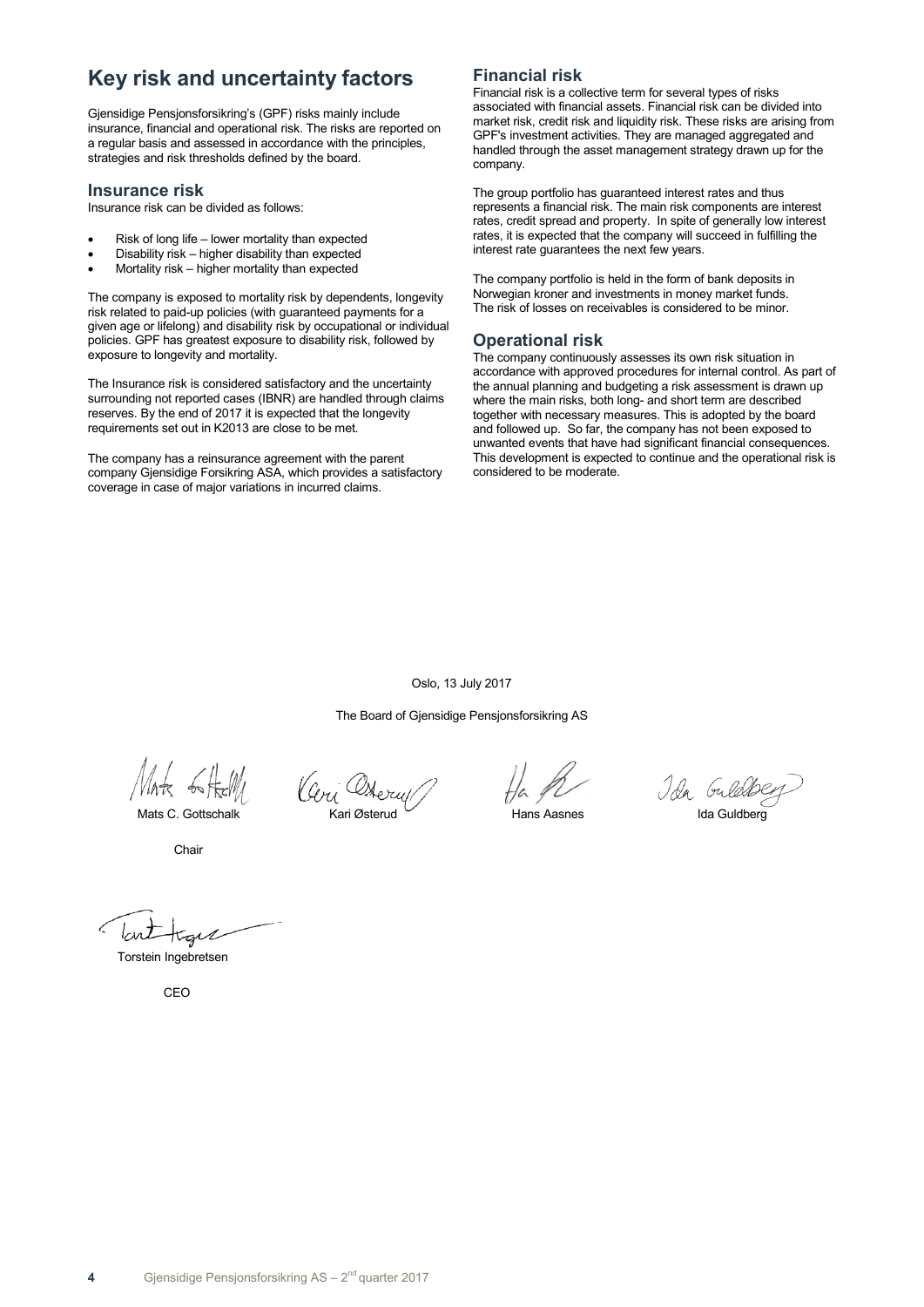## **Income statement**

| <b>NOK thousands</b>                                                                             | Q2 2017       | Q2 2016    | 1.1.-30.6.2017 |             | 1.1.-30.6.2016 1.1.-31.12.2016 |
|--------------------------------------------------------------------------------------------------|---------------|------------|----------------|-------------|--------------------------------|
| <b>Technical account</b>                                                                         |               |            |                |             |                                |
| Gross written premium                                                                            | 744,741       | 596,220    | 1,502,713      | 1,203,455   | 2,472,087                      |
| Ceded reinsurance premiums                                                                       |               |            | (6, 876)       | (5, 457)    | (5, 457)                       |
| Transfer of premium reserves from other insurance                                                | 436,329       | 232.104    | 1,388,970      | 440.419     |                                |
| companies/pension funds                                                                          |               |            |                |             | 1,132,115                      |
| Total premiums for own account                                                                   | 1,181,070     | 828,324    | 2,884,807      | 1,638,417   | 3,598,745                      |
| Interest income and dividends etc. from financial assets                                         | 39,730        | 47,450     | 79,952         | 95,564      | 177,546                        |
| Unrealised gains and losses on investments                                                       | 7,793         | 3,167      | 12,629         | 10,818      | 53,195                         |
| Realised gains and losses on investments                                                         | 17,091        | 1,351      | 29,029         | 1,307       | 5,627                          |
| Total net income from investments in the group policy<br>portfolio                               | 64,614        | 51,968     | 121,610        | 107,689     | 236,367                        |
| Interest income and dividends etc. from financial assets                                         |               |            | 18,563         | 20,143      | 20,143                         |
| Unrealised gains and losses on investments                                                       | 165,336       | 104,864    | 333,835        | (337, 835)  | 89,155                         |
| Realised gains and losses on investments                                                         | 179,902       | 123,467    | 493,495        | 231,985     | 531,063                        |
| Total net income from investments in the investment                                              | 345,238       | 228,331    | 845,893        | (85, 707)   | 640,361                        |
| portfolio                                                                                        |               |            |                |             |                                |
| Other insurance related income                                                                   | 30,483        | 19,609     | 59,230         | 39,812      | 83,600                         |
| Gross claims paid                                                                                | (115, 402)    | (96, 677)  | (228, 133)     | (212,004)   | (414, 709)                     |
| - Paid claims, reinsurers' share                                                                 | 13,854        | (5,250)    | 13,854         | (5,250)     | 12,622                         |
| Transfer of premium reserve and statutory reserves to other<br>insurance companies/pension funds | (181,008)     | (115, 910) | (524, 470)     | (233, 531)  | (691,089)                      |
| <b>Total claims</b>                                                                              | (282, 557)    | (217, 838) | (738, 749)     | (450, 785)  | (1,093,177)                    |
| Change in premium reserve, gross                                                                 | (124, 708)    | (99, 823)  | (278, 675)     | (221, 440)  | (455, 100)                     |
| Change in premium reserves, reinsurers' share                                                    | (1,719)       | (1, 364)   | 3,438          | 2,729       | 10,837                         |
| Change in statutory reserves                                                                     | (319)         | 393        | (948)          | 207         | (20, 383)                      |
| Change in value adjustment fund                                                                  | (6,070)       | (1,320)    | (12, 443)      | (1,320)     | (26, 895)                      |
| Transfer of statutory reserves to other insurance                                                | (74)          | 3,188      | 187            | 3,161       | 2,455                          |
| companies/pension funds                                                                          |               |            |                |             |                                |
| Total changes in reserves for the group policy portfolio                                         | (132, 890)    | (98, 926)  | (288, 441)     | (216, 664)  | (489, 086)                     |
| Change in premium reserve                                                                        | (1,216,402)   | (790, 759) | (3,018,831)    | (1,009,391) | (3, 149, 122)                  |
| Change in other provisions                                                                       | 106,653       | 64,693     | 321,894        | 151,464     | 476,478                        |
| Total changes in reserves for investment portfolio                                               | (1, 109, 749) | (726,066)  | (2,696,937)    | (857, 927)  | (2,672,644)                    |
| Profit on investment result                                                                      | (12, 818)     | (7,697)    | (14, 435)      | (22,072)    | (4, 497)                       |
| Risk result allocated to insurance contracts                                                     | (2, 253)      | (4, 460)   | (4, 530)       | (8,038)     | (1,883)                        |
| Total funds allocated to the insurance contracts                                                 | (15,071)      | (12, 157)  | (18, 965)      | (30, 110)   | (6, 380)                       |
| Management expenses                                                                              | (5,627)       |            | (11, 337)      |             |                                |
| Sales expenses                                                                                   | (5,042)       | (3,498)    | (9,988)        | (11, 983)   | (22, 793)                      |
| Insurance-related administration expenses (incl. commissions                                     |               |            |                |             |                                |
| for reinsurance received)                                                                        | (47, 827)     | (48, 232)  | (93, 542)      | (85,036)    | (168, 282)                     |
| Total insurance-related operating expenses                                                       | (58, 496)     | (51, 730)  | (114, 867)     | (97, 020)   | (191, 075)                     |
| Profit/(loss) of technical account                                                               | 22,642        | 21,516     | 53,581         | 47,705      | 106,713                        |
| Net income from investments in the company portfolio                                             |               |            |                |             |                                |
| Interest income and dividends etc. from financial assets                                         | 765           | 2,243      | 1,511          | 4,415       | 5,470                          |
| Unrealised gains and losses on investment                                                        | (933)         | 73         | (1,708)        | 455         | 1,675                          |
| Realised gains and losses on investments                                                         | 543           | 139        | 754            | 315         | 628                            |
| Total net income from investments in the company<br>portfolio                                    | 376           | 2,454      | 556            | 5,184       | 7,774                          |
| Other expenses                                                                                   |               | (500)      |                | (1,000)     | (1,258)                        |
| Total management expenses and other expenses related                                             |               |            |                |             |                                |
| to investments in the company portfolio                                                          |               | (500)      |                | (1,000)     | (1, 258)                       |
| Profit/(loss) on non-technical account                                                           | 376           | 1,954      | 556            | 4,184       | 6,516                          |
| Profit/(loss) before tax expense                                                                 | 23,017        | 23,471     | 54,137         | 51,889      | 113,228                        |
| Tax expense                                                                                      | (5,754)       | (5,868)    | (13, 534)      | (12, 972)   | (28, 721)                      |
| Profit/(loss) before other comprehensive income                                                  | 17,263        | 17,603     | 40,603         | 38,917      | 84,508                         |
| Remeasurement of the net defined benefit liability/asset                                         |               |            |                |             | 717                            |
| Tax on items that are not reclassified to profit or loss                                         |               |            |                |             | (179)                          |
| Total items that are not reclassified subsequently to profit                                     |               |            |                |             |                                |
| or loss                                                                                          |               |            |                |             | 538                            |
| Total comprehensive income                                                                       | 17,263        | 17,603     | 40,603         | 38,917      | 85,045                         |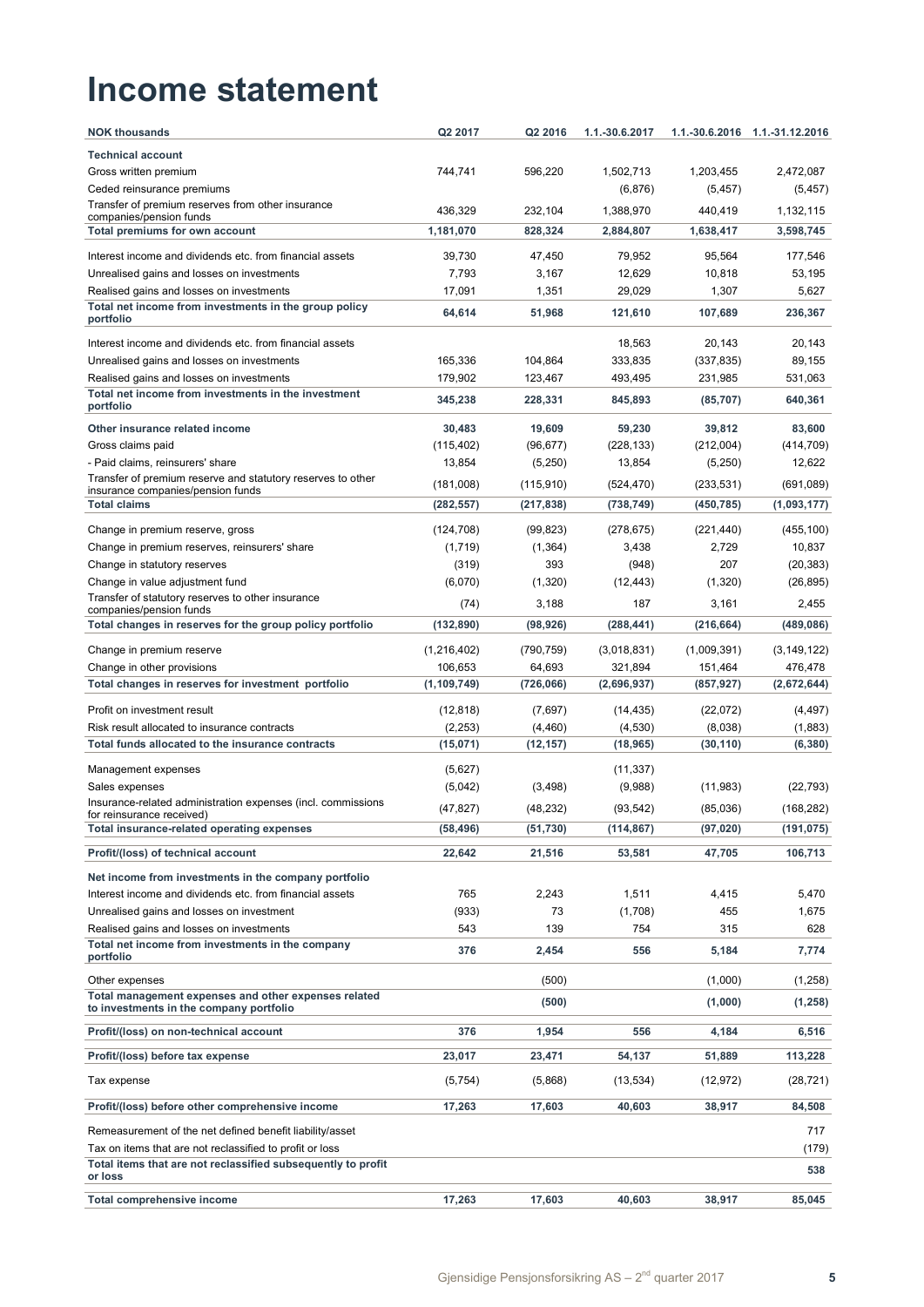## **Statement of financial position**

| <b>NOK thousands</b>                                                           | 30.6.2017  | 30.6.2016    | 31.12.2016 |
|--------------------------------------------------------------------------------|------------|--------------|------------|
| <b>Assets</b>                                                                  |            |              |            |
| Other intangible assets                                                        | 47,472     | 52,688       | 49,275     |
| <b>Total intangible assets</b>                                                 | 47,472     | 52,688       | 49,275     |
| Financial assets measured at fair-value                                        |            |              |            |
| Shares and similar interests                                                   | 8,235      | 3,468        | 13,020     |
| Bonds and other securities with fixed income                                   | 743,798    | 582,843      | 589,505    |
| Other financial assets                                                         | 96,700     | 95,258       | 95,992     |
| Reinsurance deposits                                                           |            |              |            |
| <b>Total financial assets</b>                                                  | 848,733    | 681,570      | 698,518    |
|                                                                                |            |              |            |
| Receivables related to direct operations                                       | 7,197      | 969          | 5,163      |
| Other receivables                                                              | 70,576     | 58,565       | 64,834     |
| <b>Total receivables</b>                                                       | 77,773     | 59,535       | 69,997     |
| Cash and cash equivalents                                                      | 98,681     | 206,986      | 251,057    |
| Deferred tax assets                                                            |            | 4,101        |            |
| <b>Pension assets</b>                                                          | 2,438      |              | 2,438      |
| <b>Total other assets</b>                                                      | 101,119    | 211,086      | 253,494    |
| Total assets in the company portfolio                                          | 1,075,096  | 1,004,878    | 1,071,284  |
| Financial assets at amortized cost                                             |            |              |            |
| Bonds held to maturity                                                         | 29,635     | 56,154       | 30,508     |
| Loans and receivables                                                          | 4,219,819  | 2,977,154    | 3,149,704  |
| Financial assets measured at fair-value                                        |            |              |            |
| Shares and similar interests                                                   | 740,743    | 161,967      | 734,112    |
| Bonds and other securities with fixed income                                   | 646,527    | 1,426,975    | 1,357,170  |
| Receivables in collective portfolio                                            | 1,237      | 7,339        | 161        |
| Other financial assets                                                         | 66,110     | 512,190      | 131,977    |
| Total investments in the group policy portfolio                                | 5,704,073  | 5,141,779    | 5,403,632  |
| Reinsurers' share of insurance-related liabilities in general insurance, gross | 28,597     | 17,050       | 25,159     |
| Financial assets measured at fair value                                        |            |              |            |
| Shares and similar interests                                                   | 18,254,494 | 14,430,080   | 16,002,843 |
| Bonds and other securities with fixed income                                   | 2,218,037  | 1,546,298    | 1,777,181  |
| Loans and receivables                                                          | 37,803     | 29,073       | 38,229     |
| Other financial assets                                                         | 12,317     | 8.042        | 9,445      |
| Total investments in the investment option portfolio                           | 20,522,652 | 16,013,493   | 17,827,698 |
| Total assets in the customer portfolio                                         | 26,255,322 | 21, 172, 323 | 23,256,490 |
| <b>Total assets</b>                                                            | 27,330,418 | 22, 177, 201 | 24,327,774 |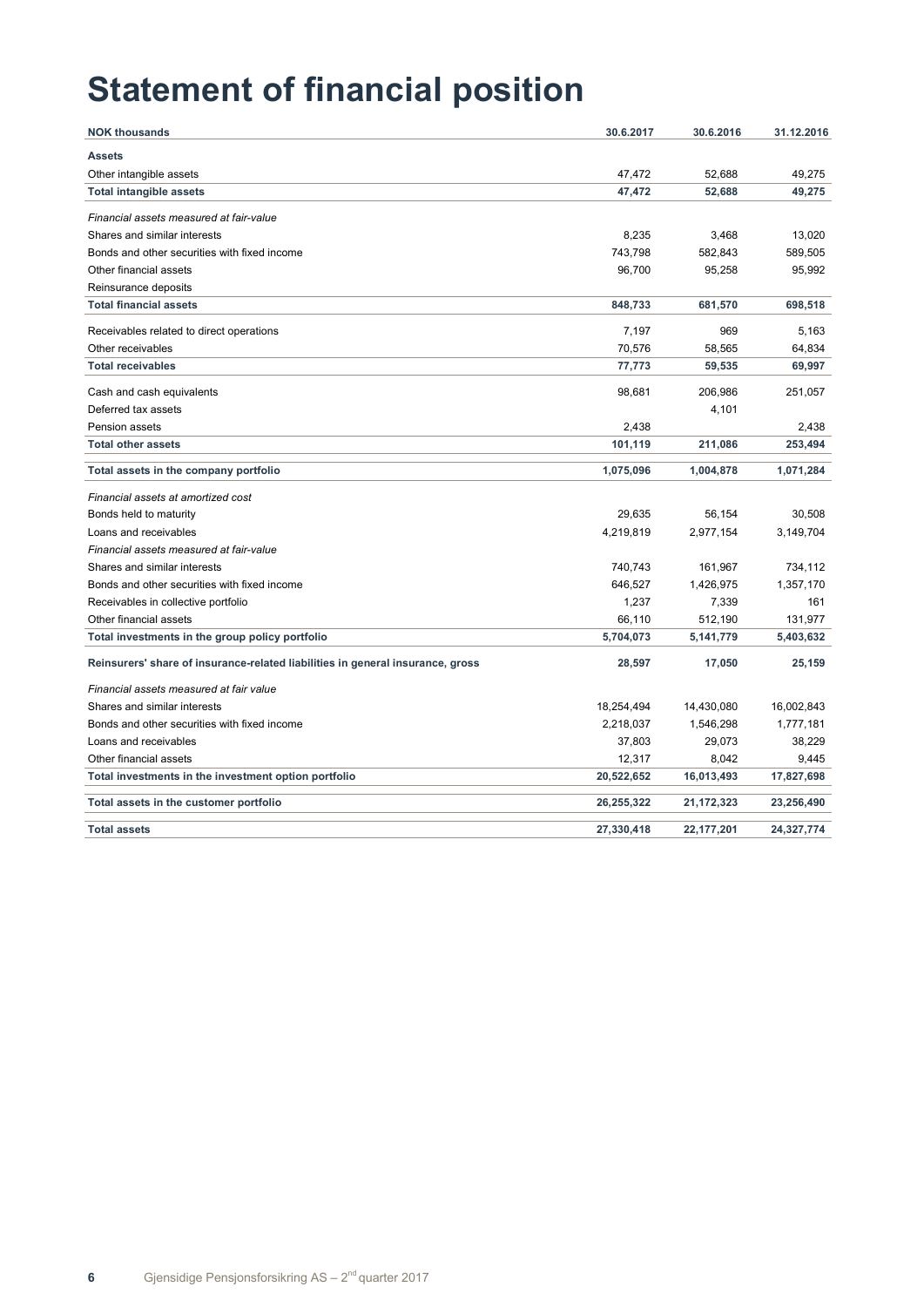| <b>NOK thousands</b>                                                            | 30.6.2017  | 30.6.2016    | 31.12.2016 |
|---------------------------------------------------------------------------------|------------|--------------|------------|
| <b>Equity and liabilities</b>                                                   |            |              |            |
| Paid in capital                                                                 |            |              |            |
| Share capital                                                                   | 39,000     | 39,000       | 39,000     |
| Other paid-in capital                                                           | 80.740     | 80,646       | 80,722     |
| <b>Total paid-in equity</b>                                                     | 119,740    | 119,646      | 119,722    |
| Retained equity                                                                 |            |              |            |
| Other earned equity                                                             | 533.686    | 448,641      | 449,178    |
| Profit/(loss) before other comprenhensive income                                | 40.603     | 38.917       | 84,508     |
| <b>Total earned equity</b>                                                      | 574,289    | 487,558      | 533,686    |
| <b>Total equity</b>                                                             | 694,029    | 607,203      | 653,408    |
| Subordinated Ioan                                                               | 299,513    | 300,000      | 299,457    |
| Total subordinated loan capital etc.                                            | 299,513    | 300,000      | 299,457    |
| Premium reserves                                                                | 5,502,145  | 4,972,212    | 5,217,107  |
| Additional statutory reserves                                                   | 165,324    | 142,883      | 164,389    |
| Market value adjustment reserves                                                | 39,338     | 1,320        | 26,895     |
| Premium fund, deposit fund and the pension surplus fund                         | 977        | 459          | 1,165      |
| Unallocated surplus fond                                                        | 18,965     | 30,110       |            |
| Total insurance obligations in life insurance - the group policy portfolio      | 5,726,749  | 5,146,984    | 5,409,556  |
| Premium reserves                                                                | 20,184,498 | 15,714,099   | 17,513,426 |
| Premium fund, deposit fund and the pension surplus fund                         | 338,154    | 299,394      | 314,272    |
| Total insurance obligations in life insurance - the investment option portfolio | 20,522,652 | 16,013,493   | 17,827,698 |
| Pension liabilities etc.                                                        | 1,455      | 2,492        | 1,455      |
| <b>Tax liabilities</b>                                                          |            |              |            |
| Period tax liabilities                                                          | 4,835      | 27,959       | 14,664     |
| Provisions for deferred taxes                                                   | 10,200     |              | 10,200     |
| <b>Total provisions for liabilities</b>                                         | 16,490     | 30,451       | 26,319     |
| Liabilities related to direct insurance                                         | 36,390     | 52,708       | 79,268     |
| <b>Other liabilities</b>                                                        | 19,642     | 14,531       | 15,957     |
| <b>Total financial liabilities</b>                                              | 56,032     | 67,239       | 95,225     |
| Accrued expenses and deferred income                                            | 14,954     | 11,831       | 16,111     |
| Total accrued expenses and deferred income                                      | 14,954     | 11,831       | 16,111     |
| <b>Total equity and liabilities</b>                                             | 27.330.418 | 22, 177, 201 | 24,327,774 |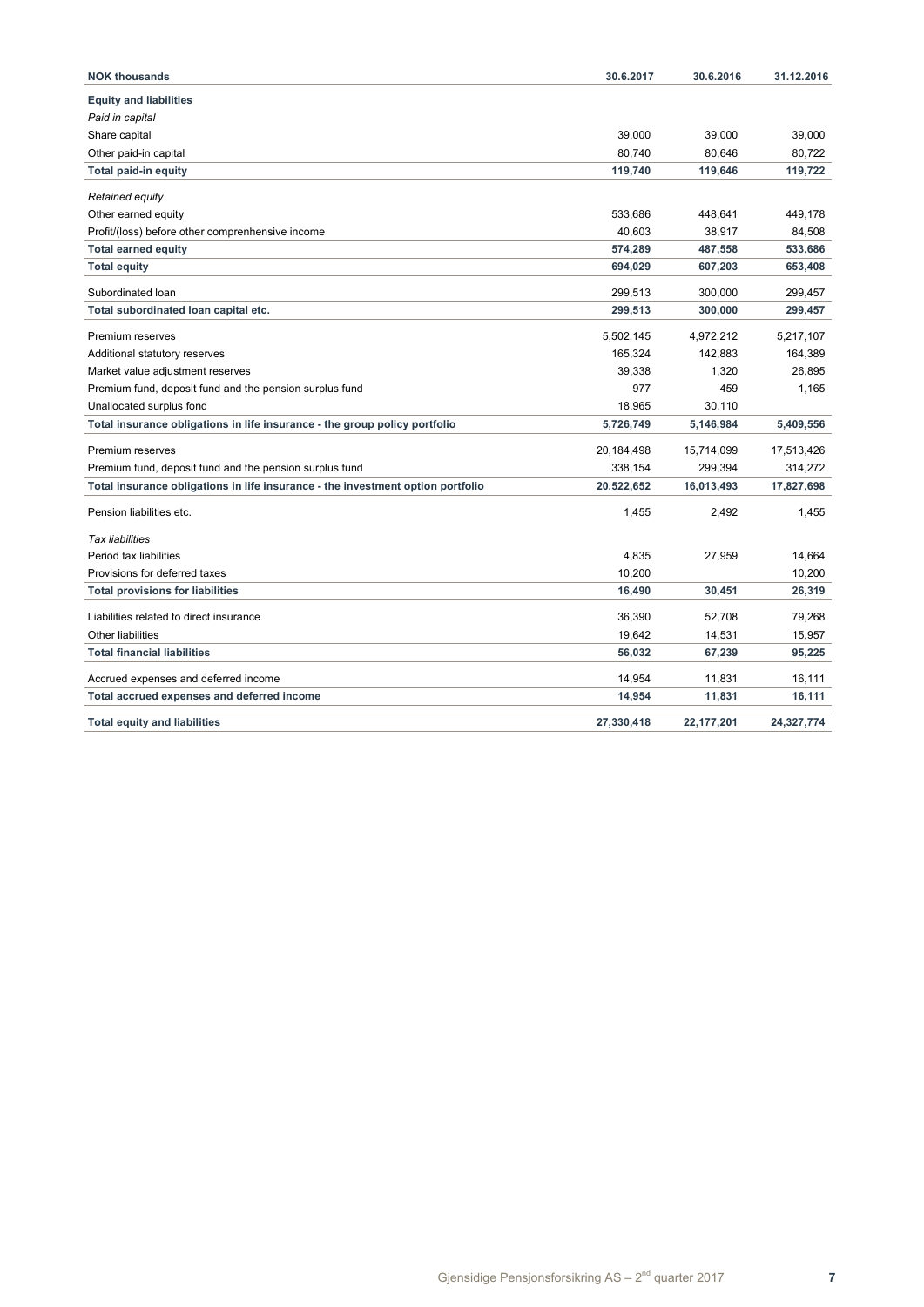## **Statement of changes in equity**

|                                                                      | Share   | Other paid- | Re-<br>measure-<br>ment of the<br>net defined<br>benefit | Other<br>earned |                     |
|----------------------------------------------------------------------|---------|-------------|----------------------------------------------------------|-----------------|---------------------|
| <b>NOK thousands</b>                                                 | capital | in capital  | liab./asset                                              |                 | equity Total equity |
| Equity as at 31.12.2015                                              | 39,000  | 80,674      | 803                                                      | 447,837         | 568,315             |
| 1.1.-31.12.2016                                                      |         |             |                                                          |                 |                     |
| Profit/(loss) before comprehensive income                            |         |             |                                                          | 84,508          | 84,508              |
| Components of other comprehensive income                             |         |             |                                                          |                 |                     |
| Items that are not reclassified subsequently to profit or loss       |         |             |                                                          |                 |                     |
| Remeasurement of the net defined benefit liability/asset             |         |             | 717                                                      |                 | 717                 |
| Tax on items that are not reclassified to profit or loss             |         |             | (179)                                                    |                 | (179)               |
| Total items that are not reclassified subsequently to profit or loss |         |             | 538                                                      |                 | 538                 |
| <b>Total comprehensive income</b>                                    |         |             | 538                                                      |                 | 538                 |
| Equity-settled share-based payment transactions                      |         | 48          |                                                          |                 | 48                  |
| Equity as at 31.12.2016                                              | 39,000  | 80,722      | 1,341                                                    | 532,345         | 653,408             |
| 1.1.-30.6.2017                                                       |         |             |                                                          |                 |                     |
| Profit/(loss) before comprehensive income                            |         |             |                                                          | 40.603          | 40.603              |
| Equity-settled share-based payment transactions                      |         | 18          |                                                          |                 | 18                  |
| Equity as at 30.6.2017                                               | 39,000  | 80,740      | 1,341                                                    | 572,948         | 694,029             |
| 1.1.-30.6.2016                                                       |         |             |                                                          |                 |                     |
| Profit/(loss) before comprehensive income                            |         |             |                                                          | 38,917          | 38.917              |
| Equity-settled share-based payment transactions                      |         | (28)        |                                                          |                 | (28)                |
| Equity as at 30.6.2016                                               | 39.000  | 80.645      | 803                                                      | 486.754         | 607,203             |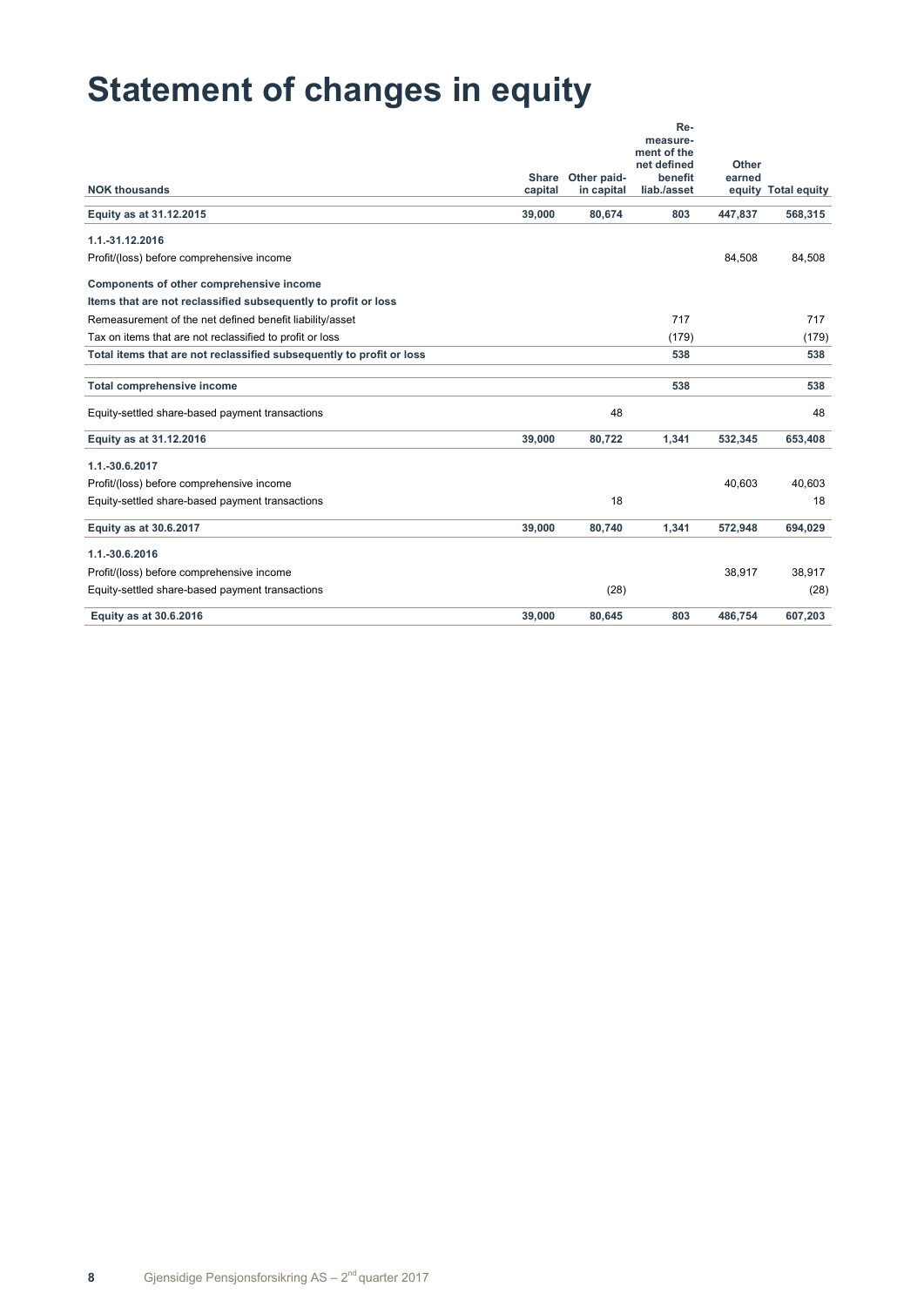## **Cash flows**

| <b>NOK thousands</b>                                                                      | 1.1.-30.6.2017 | $1.1 - 30.6.2016$ | 1.1.-31.12.2016 |
|-------------------------------------------------------------------------------------------|----------------|-------------------|-----------------|
| Cash flow from operating activities                                                       |                |                   |                 |
| Premiums paid, net of reinsurance                                                         | 2.840.344      | 1.665.373         | 3,639,107       |
| Claims paid, net of reinsurance                                                           | (214, 279)     | (212,004)         | (402, 087)      |
| Net receipts/payments of premium reserve transfers                                        | (524, 470)     | (224, 868)        | (645, 158)      |
| Net receipts/payments from financial assets                                               | (2, 180, 761)  | (959, 867)        | (2,540,604)     |
| Operating expenses paid, including commissions                                            | (100, 510)     | (107, 767)        | (197, 819)      |
| Taxes paid                                                                                | (23, 363)      | (10, 310)         | (25, 296)       |
| Net cash flow from operating activities                                                   | (203, 039)     | 150,557           | (171, 857)      |
| Cash flow from investing activities                                                       |                |                   |                 |
| Net receipts/payments on sale/acquisition of owner-occupied property, plant and equipment | (5,657)        | (4,799)           | (9,509)         |
| Net cash flow from investing activities                                                   | (5,657)        | (4,799)           | (9,509)         |
| Cash flow from financing activities                                                       |                |                   |                 |
| Net receipts/payments on subordinated loan                                                | (5,967)        | 300.000           | 293,119         |
| Net cash flow from financing activities                                                   | (5,967)        | 300,000           | 293,119         |
| Net cash flow for the period                                                              | (214, 663)     | 445,758           | 111,753         |
| Cash and cash equivalents at the start of the period                                      | 488,472        | 376,719           | 376,719         |
| Cash and cash equivalents at the end of the period                                        | 273.808        | 822.476           | 488.472         |
| Net cash flow for the period                                                              | (214, 663)     | 445,758           | 111,753         |
| Specification of cash and cash equivalents                                                |                |                   |                 |
| Cash and deposits with credit institutions                                                | 273.808        | 822.476           | 488,472         |
| Total cash and cash equivalents                                                           | 273,808        | 822,476           | 488,472         |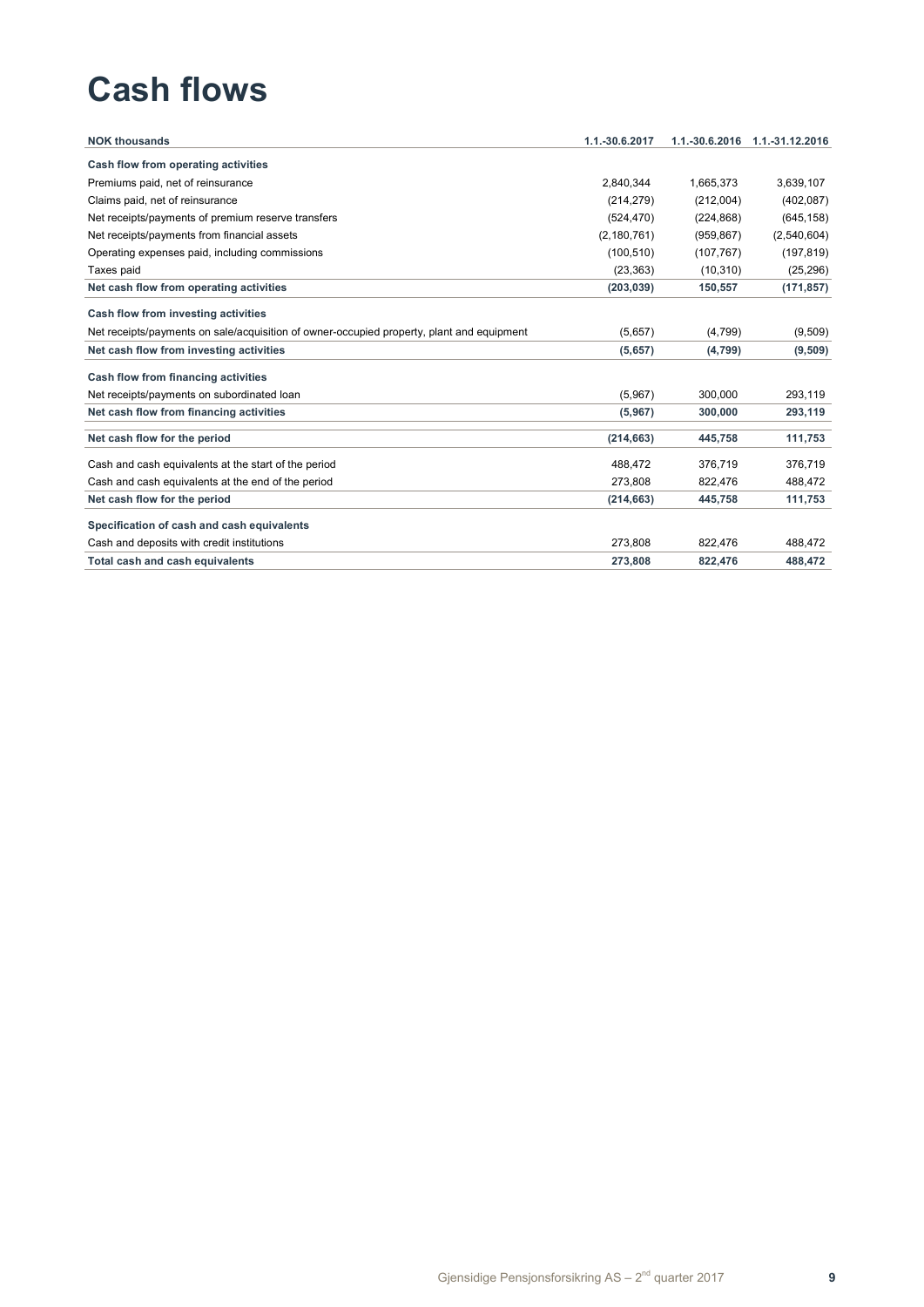### **1. Accounting policies**

The financial statements as of the second quarter of 2017, concluded on 30 June 2017, comprise Gjensidige Pensjonsforsikring AS. With the exception of the changes described below, the accounting policies applied in the interim report is the same as those used in the annual report for 2016.

The financial statements as of the second quarter of 2017 have been preparedwith the Norwegian Accounting Act and Norwegian Financial Reporting Regulations for Insurance Companies (FOR 2015-12-12-1824). The interim report does not include all the information required in a complete annual report and should be read in conjunction with the annual report for 2016.

### **New standards and interpretations not yet adopted**

A number of new standards, changes to standards and interpretations have been issued for financial years beginning after 1 January 2017. They have not been applied when preparing these consolidated financial statements. Those that may be relevant to Gjensidige Pensjonsforsikring AS are mentioned below. Gjensidige Pensjonsforsikring AS does not plan early implementation of these standards.

### **Amendments to IFRS 2 Classification and measurement of share-based payment transactions (2016)**

IFRS 2 has been amended regarding the classification and measurement of share-based payment transactions with a net settlement feature for withholding tax obligations. If the entity is obliged to withhold an amount for an employee's tax obligation associated with a share-based payment, and transfer that amount in cash to the tax authority on the employee's behalf, then the entity shall account for that obligation as an equity-settled share-based payment transaction. The amendments are effective from 1 January 2018. The tax obligation in the remuneration scheme will be reclassified from liability to equity as at 1 January 2018. From this date the tax obligation will be accounted for as an equity-settled share-based payment transaction instead of a cash-settled sharebased payment transaction. Our preliminary assessment is that the amendment is not expected to have a significant effect on financial statements.

#### **IFRS 9 Financial instruments (2014)**

IFRS 9 introduces new requirements for the classification and measurement of financial assets, including a new expected loss model for the recognition of impairment losses, and changed requirements for hedge accounting.

IFRS 9 contains three primary measurement categories for financial assets: amortised cost, fair value through other comprehensive income, and fair value through profit or loss. Financial assets will be classified either at amortised cost, at fair value through other comprehensive income, or at fair value through profit or loss, depending on how they are managed and which contractual cash flow properties they have. IFRS 9 introduces a new requirement in connection with financial liabilities earmarked at fair value: where changes in fair value that can be attributed to the liabilities' credit risk are presented in other comprehensive income rather than over profit or loss. According to prevailing rules, impairment for credit losses shall only be recognised when objective evidence of impairment losses exists. Impairment provisions according to IFRS 9 shall be measured using an expected loss model, instead of an incurred loss model as in IAS 39. The impairment rules in IFRS 9 will be applicable to all financial assets measured at amortised cost or at fair value with the changes in fair value recognised in other comprehensive income. In addition, loan commitments, financial guarantee contracts and lease receivables are within the scope of the standard. The measurement of the provision for expected credit losses on financial assets depends on whether the credit risk has

increased significantly since initial recognition. At initial recognition and if the credit risk has not increased significantly, the provision should equal 12-month expected credit losses. If the credit risk has increased significantly, the provision should equal lifetime expected credit losses. This dual approach replaces today's collective impairment model. For individual impairment there are no significant changes in the rules compared with the current rules. . The work has started and is expected to continue during 2017. It is currently too early to estimate the expected impact to the group's financial statements. Preliminary expectations are that the implementation of IFRS 9 could lead to increased provisions for credit loss due to the change from an incurred loss model to an expected loss model. IFRS 9 is effective from 1 January 2018.

#### **Amendments to IFRS 4 Applying IFRS 9 Financial Instruments with IFRS 4 Insurance Contracts (2016)**

IFRS 9 addresses the accounting for financial instruments and is effective for annual periods beginning on or after 1 January 2018. The amendments to IFRS 4 permit entities that predominantly undertake insurance activities the option to defer the effective date of IFRS 9 until 1 January 2021. The effect of such a deferral is that the entities concerned may continue to report under the existing standard, IAS 39 Financial Instruments.

### **IFRS 15 Revenue from contracts with customers (2014)**

IFRS 15 covers all contracts with customers, but insurance contracts, among others, are exempted. Insofar as such contracts cover the provision of several services or other services closely related to the insurance operations are carried out, this may have a bearing on how Gjensidige Pensjonsforsikring AS recognises revenues in its accounts. IFRS 15 is effective 1 January 2018. Our preliminary assessment is that services beyond what is covered by IFRS 4 about insurance contracts comprise an insignificant part of the income. Our preliminary assessment is that the standard is not expected to have a significant effect on financial statements.

### **IFRS 16 Leases (2016)**

IFRS 16 requires all contracts that qualify under its definition as a lease to be reported on a lessee`s balance sheet as right of use assets and lease liabilities. Earlier classification of leases as either operating leases or finance leases are removed. Short-term leases (less than 12 months) and leases of low-value assets are exempt from the requirements. A lessee shall recognise a right-of-use asset and a lease liability. The interest effect of discounting on the lease liability shall be presented separately from the depreciation charge for the right-of-use asset. The depreciation expense will be presented with the group's other depreciations, whereas the interest effect of discounting will be presented as a financial item. IFRS 16 is effective 1 January 2019. The standard is expected to have an effect on the group's financial statements, significantly increasing the group's recognised assets and liabilities and potentially affecting the presentation and timing of recognition of charges in the income statement.

#### **IFRS 17 Insurance Contracts (2017)**

IFRS 17 Insurance Contracts establishes principles for the recognition, measurement, presentation and disclosure of insurance contracts issued. IFRS 17 is a complex standard that includes some fundamental differences to current accounting for liability measurement and profit recognition. Insurance contracts will be recognised at a risk-adjusted present value of the future cash flows plus an amount representing the unearned profit in the group of contracts (the contractual service margin). If a group of contracts is or become loss-making, the loss will be recognised immediately. Insurance revenue, insurance service expenses and insurance finance income or expenses will be presented separately. IFRS 17 is effective 1 January 2021. The standard is expected to have an effect on the group's financial statements, significantly changing the measurement and presentation of income and expenses.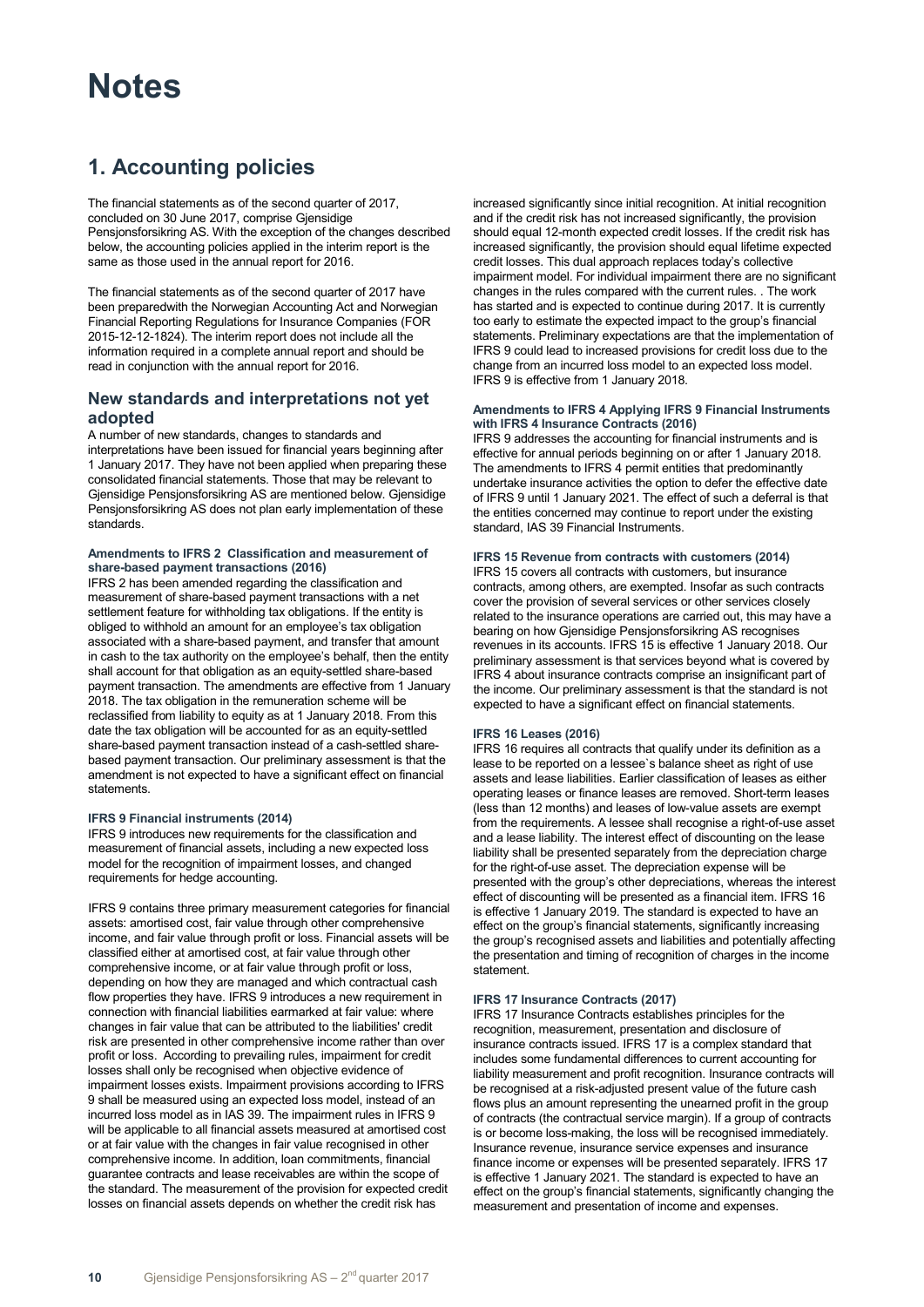Based on our preliminary assessments and on the basis of current operations, other amendments to standards and interpretation statements will not have a significant effect.

The preparation of interim accounts involves the application of assessments, estimates and assumptions that affect the use of accounting policies and the amounts recognised for assets and liabilities, revenues and expenses. The actual results may deviate from these estimates. The most material assessments involved in applying the accounting policies and the most important sources of uncertainty in the estimates are the same in connection with preparing the interim report as in the annual report for 2016.

Due to rounding-off differences, figures and percentages may not exactly add up to the exact total figures.

A complete or limited audit of the interim report has not been carried out.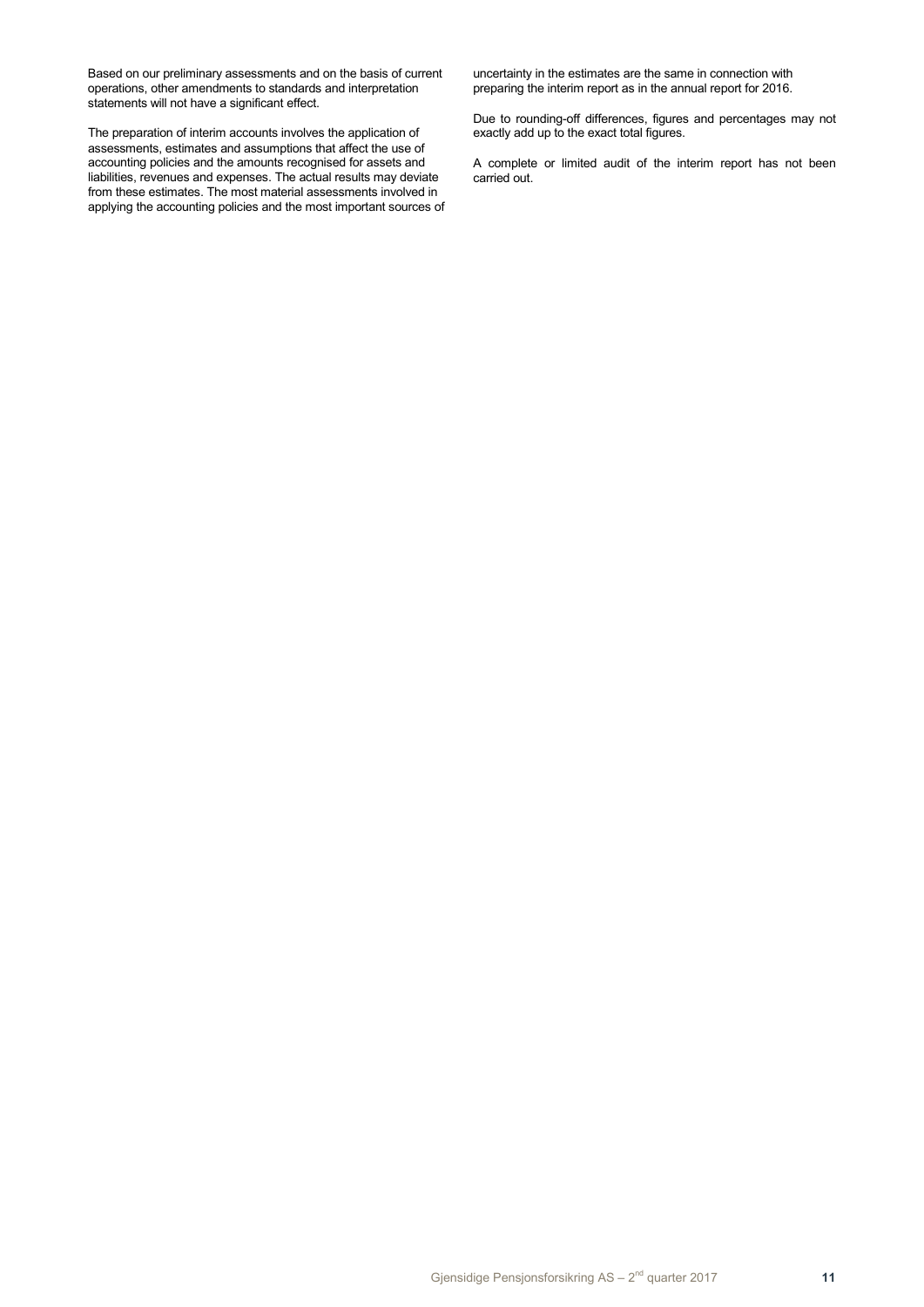### **2. Financial assets and liabilities**

### **Fair value**

Financial assets and liabilities measured at fair value are carried at the amount each asset/liability can be settled to in an orderly transaction between market participants at the measurements date at the prevailing market conditions.

Different valuation techniques and methods are used to estimate fair value depending on the type of financial instruments and to which extent they are traded in active markets. Instruments are classified in their entirety in one of three valuation levels in a hierarchy on the basis of the lowest level of input that is significant to the fair value measurement in its entirety.

The different valuation levels and which financial assets/liabilities that are included in the respective levels are accounted for below.

#### **Quoted prices in active markets**

Quoted prices in active markets are considered the best estimate of an asset/liability's fair value. A financial asset/liability is considered valued based on quoted prices in active markets if fair value is estimated based on easily and regularly available prices and these prices represent actual and regularly occurring transactions at arm's length principle. Financial assets/liabilities valued based on quoted prices in active markets are classified as level one in the valuation hierarchy.

The following financial assets are classified as level one in the valuation hierarchy

- Listed shares
- Norwegian government/government backed bonds and other fixed income securities
- **Exchange traded funds**

### **Valuation based on observable market data**

When quoted prices in active markets are not available, the fair value of financial assets/ liabilities is preferably estimated on the basis of valuation techniques based on observable market data.

A financial asset/liability is considered valued based on observable market data if fair value is estimated with reference to prices that are not quoted, but are observable either directly (as prices) or indirectly (derived from prices).

The following financial assets/liabilities are classified as level two in the valuation hierarchy

- Currency futures, equity options, forward rate agreements and currency swaps, in which fair value is derived from the value of underlying instruments. These derivatives are valued using common valuation techniques for derivatives (option pricing models etc.).
- Equity funds, bond funds, hedge funds and combination funds, in which fair value is estimated based on the fair value of the underlying investments of the funds.
- Bonds, certificates or index bonds that are unlisted, or that are listed but where transactions are not occurring regularly. The unlisted instruments in this category are valued based on observable yield curves and estimated credit spreads where applicable.
- Interest-bearing liabilities (banking activities) measured at fair value. These liabilities are valued based on observable credit spreads.
- Listed subordinated notes where transactions are not occurring regularly.

### **Valuation based on non-observable market data**

When neither quoted prices in active markets nor observable market data is available, the fair value of financial assets/liabilities is estimated based on valuation techniques which are based on nonobservable market data.

A financial asset/liability is considered valued based on nonobservable market data if fair value is estimated without being based on quoted prices in active markets or observable market data. Financial assets/liabilities valued based on non-observable market data are classified as level three in the valuation hierarchy.

The major part of the investments classified in level three in the valuation hierarchy is unleveraged exposure to real estate through single purpose vechicles.

Real estate funds are valued based on reported NAV values as reported by the fund administrators. Because of late reporting from the funds, the NAV values from the previous quarterly reporting are used in estimating fair value.

#### **The valuation process for financial assets classified as level three**

The valuation of the fund is based the guidelines given in the European standard EVS (European Valuation Standard) made by TEGoVA (The European Group of Valuers' Associations) together with well recognized valuation principles in the real estate market

In line with EVS, the valuation of each individual asset will be based on discounting future estimated cash flow. The future estimated cash flow is based on several specific real estate market conditions, such as market rent, market cost / capex levels and expected vacancy levels in the future. The discount rate is derived from the mean of comparable property transactions. This collection of transactions is meant to reflects an average yield on similar properties. We also perform a subjective risk adjustment, which is meant to reflect the deviation from the mean for the spesific property in particular. In addition, we add the net present value of the latest inflation estimates from Statistics Norway to derive a nominal discount rate.

### **Sensitivity financial assets level three**

The sensitivity analysis for financial assets that are valued on the basis of non-observable market data shows the effect on profits of realistic and plausible market outcomes. General market downturns or a worsening of the outlook can affect expectations of future cash flows or the applied multiples, which in turn will lead to a reduction in value. A fall in value of ten per cent is deemed to be a realistic and plausible market outcome for shares and similar interests, as well as bonds and other securities with a fixed return that are included in level three of the valuation hierarchy.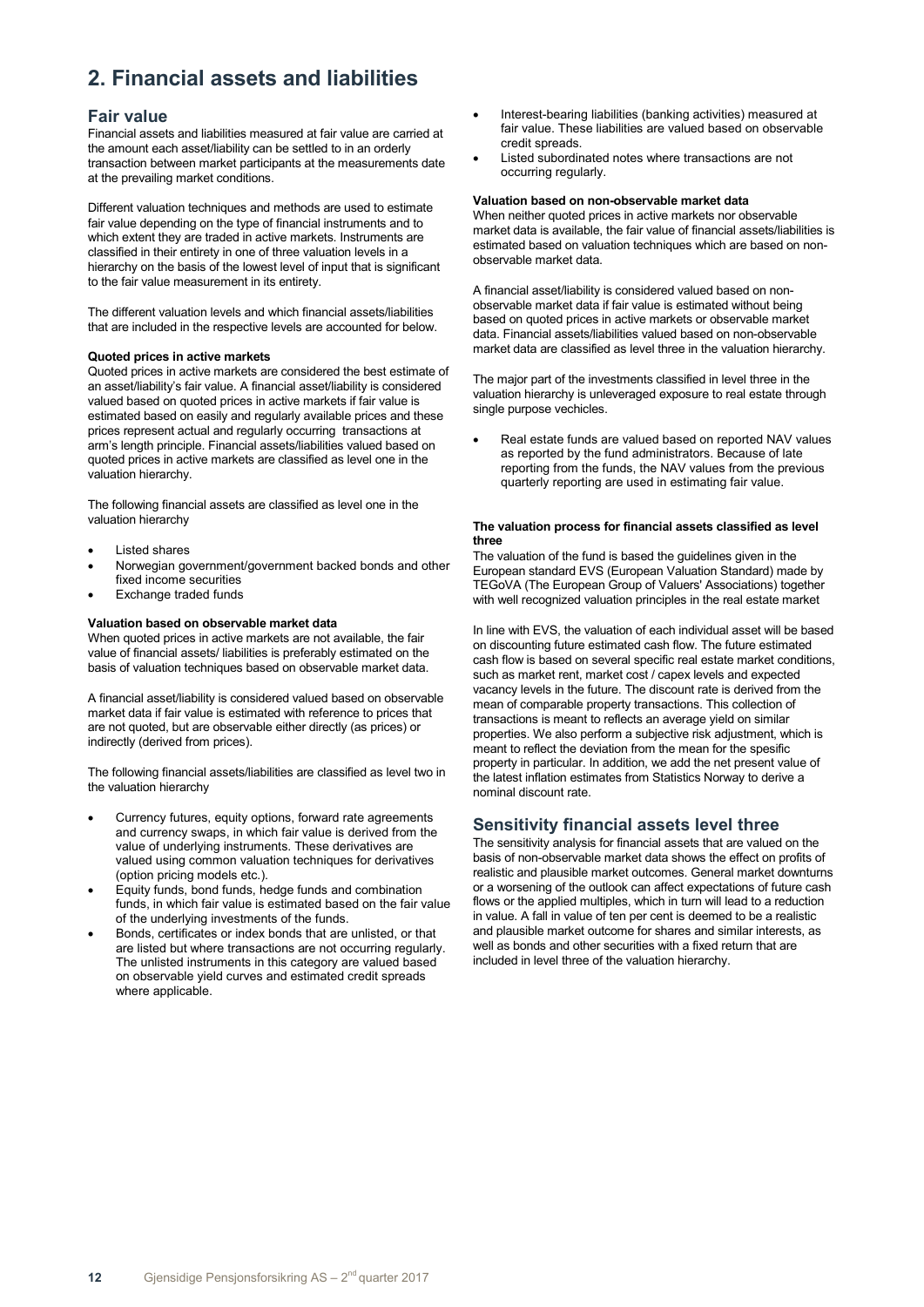|                                                                                            | Carrying                  |                               | Carrying                  |                               |
|--------------------------------------------------------------------------------------------|---------------------------|-------------------------------|---------------------------|-------------------------------|
| <b>NOK thousands</b>                                                                       | amount as at<br>30.6.2017 | Fair value as<br>at 30.6.2017 | amount as at<br>30.6.2016 | Fair value as<br>at 30.6.2016 |
|                                                                                            |                           |                               |                           |                               |
| <b>Financial assets</b>                                                                    |                           |                               |                           |                               |
| Financial assets at fair value through profit or loss, designated upon initial recognition |                           |                               |                           |                               |
| Shares and similar interests                                                               | 748,978                   | 748,978                       | 165,435                   | 165,435                       |
| Bonds and other fixed income securities                                                    | 1.390.326                 | 1.390.326                     | 2.009.818                 | 2,009,818                     |
| Shares and similar interests in life insurance with investment options                     | 18,254,494                | 18,254,494                    | 14,430,080                | 14,430,080                    |
| Bonds and other fixed income securities in life insurance with investment options          | 2,218,037                 | 2,218,037                     | 1,546,298                 | 1,546,298                     |
| Financial assets held to maturity                                                          |                           |                               |                           |                               |
| Bonds held to maturity                                                                     | 29,635                    | 31,856                        | 56,154                    | 59,810                        |
| Loans and receivables                                                                      |                           |                               |                           |                               |
| Bonds and other fixed income securities classified as loans and receivables                | 4,219,819                 | 4,456,773                     | 2,977,154                 | 3,285,204                     |
| Receivables related to direct operations and reinsurance                                   | 46,237                    | 46,237                        | 37,381                    | 37,381                        |
| Other receivables                                                                          | 70,576                    | 70,576                        | 58,565                    | 58,565                        |
| Cash and cash equivalents                                                                  | 273,808                   | 273,808                       | 822,476                   | 822,476                       |
| <b>Total financial assets</b>                                                              | 27,251,911                | 27,491,086                    | 22,103,362                | 22,415,068                    |
| <b>Financial liabilities</b>                                                               |                           |                               |                           |                               |
| Financial liabilities at amortised cost                                                    |                           |                               |                           |                               |
| Subordinated debt                                                                          | 299,513                   | 307,750                       | 300.000                   | 300,000                       |
| Other liabilities                                                                          | 19.641                    | 19.641                        | 14,531                    | 14,531                        |
| Liabilities related to direct insurance                                                    | 36,390                    | 36.390                        | 52,708                    | 52,708                        |
| Accrued expenses and deferred income                                                       | 14,954                    | 14,954                        | 11,831                    | 11,831                        |
| <b>Total financial liabilities</b>                                                         | 370,498                   | 378,735                       | 379,070                   | 379,070                       |
| Gain/(loss) not recognised in profit or loss                                               |                           | 230,938                       |                           | 311,705                       |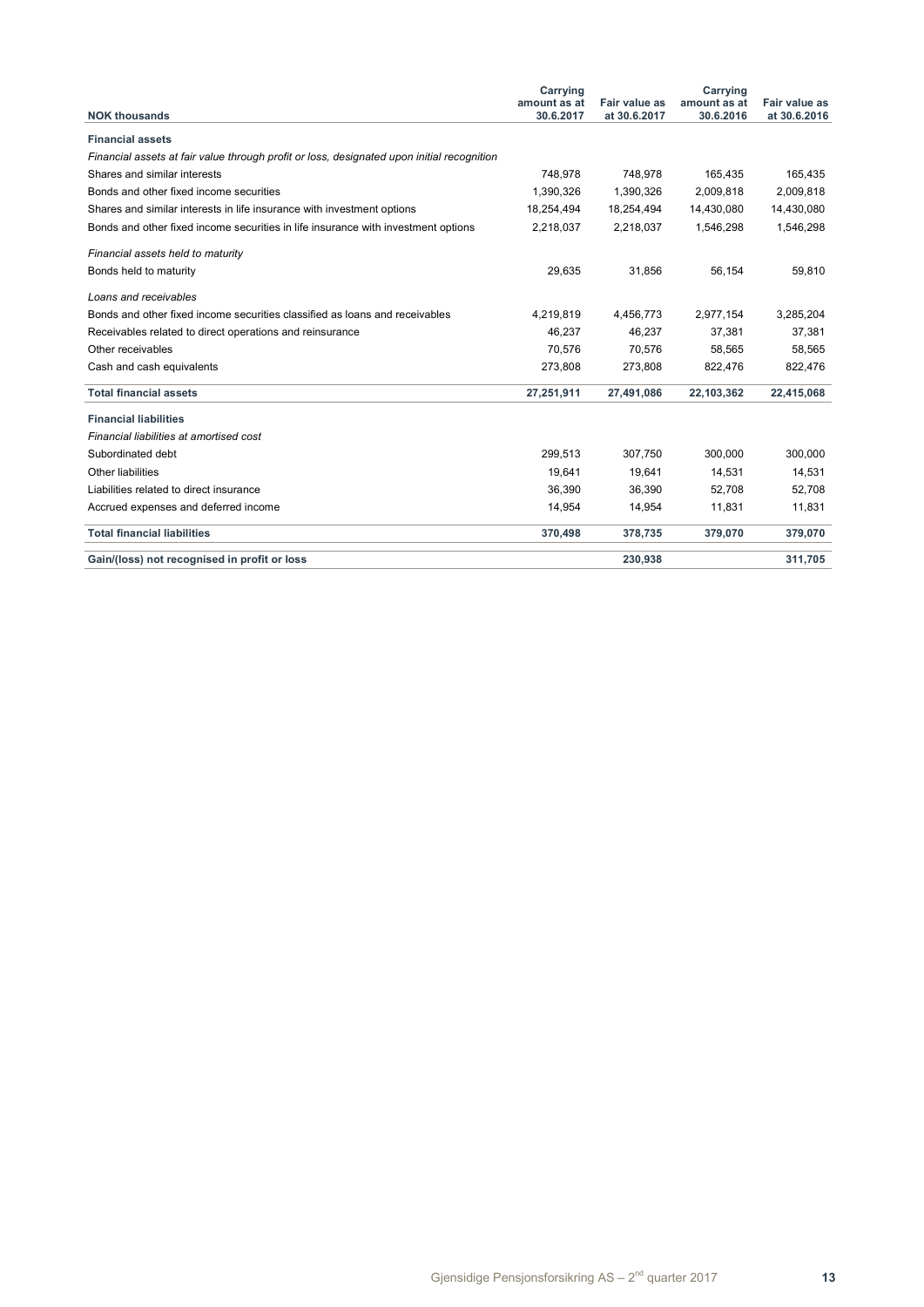### **Valuation hierarchy 2017**

The table shows a valuation hierarchy where financial assets/liabilities are divided into three levels based on the method of valuation.

|                                                                                            | Level 1                                      | Level 2<br>Valuation                    | Level 3<br><b>Valuation</b>                                       |            |
|--------------------------------------------------------------------------------------------|----------------------------------------------|-----------------------------------------|-------------------------------------------------------------------|------------|
| <b>NOK thousands</b>                                                                       | <b>Quoted prices</b><br>in active<br>markets | techniques<br>observable<br>market data | techniques<br>based on based on non-<br>observable<br>market data | Total      |
| <b>Financial assets</b>                                                                    |                                              |                                         |                                                                   |            |
| Financial assets at fair value through profit or loss, designated upon initial recognition |                                              |                                         |                                                                   |            |
| Shares and similar interests                                                               | 8,032                                        | 3                                       | 740,943                                                           | 748,978    |
| Bonds and other fixed income securities                                                    | 1,390,114                                    | 211                                     |                                                                   | 1,390,326  |
| Shares and similar interests in life insurance with investment options                     | 18,243,953                                   | 10,541                                  |                                                                   | 18,254,494 |
| Bonds and other fixed income securities in life insurance with investment options          | 2,202,803                                    | 15,234                                  |                                                                   | 2,218,037  |
| Financial assets at amortised cost                                                         |                                              |                                         |                                                                   |            |
| Bonds held to maturity                                                                     |                                              | 31,856                                  |                                                                   | 31,856     |
| Bonds and other fixed income securities classified as loans and receivables                |                                              | 4,456,773                               |                                                                   | 4,456,773  |
| Financial liabilities at amortised cost                                                    |                                              |                                         |                                                                   |            |
| Subordinated debt                                                                          |                                              | 307,750                                 |                                                                   | 307.750    |

#### **Valuation hierarchy 2016**

The table shows a valuation hierarchy where financial assets/liabilities are divided into three levels based on the method of valuation.

| <b>NOK thousands</b>                                                                       | Level 1<br><b>Quoted prices</b><br>in active<br>markets | Level <sub>2</sub><br>Valuation<br>techniques<br>observable<br>market data | Level 3<br>Valuation<br>techniques<br>based on based on non-<br>observable<br>market data | <b>Total</b> |
|--------------------------------------------------------------------------------------------|---------------------------------------------------------|----------------------------------------------------------------------------|-------------------------------------------------------------------------------------------|--------------|
| <b>Financial assets</b>                                                                    |                                                         |                                                                            |                                                                                           |              |
| Financial assets at fair value through profit or loss, designated upon initial recognition |                                                         |                                                                            |                                                                                           |              |
| Shares and similar interests                                                               | 3,266                                                   | 2                                                                          | 162,167                                                                                   | 165,435      |
| Bonds and other fixed income securities                                                    | 1,919,503                                               | 90,315                                                                     |                                                                                           | 2,009,818    |
| Shares and similar interests in life insurance with investment options                     | 14,421,008                                              | 9,072                                                                      |                                                                                           | 14,430,080   |
| Bonds and other fixed income securities in life insurance with investment options          | 1,533,469                                               | 12,829                                                                     |                                                                                           | 1,546,298    |
| Financial assets at amortised cost                                                         |                                                         |                                                                            |                                                                                           |              |
| Bonds held to maturity                                                                     |                                                         | 59,810                                                                     |                                                                                           | 59,810       |
| Bonds and other fixed income securities classified as loans and receivables                |                                                         | 3,285,204                                                                  |                                                                                           | 3,285,204    |
| Financial liabilities at amortised cost                                                    |                                                         |                                                                            |                                                                                           |              |
| Subordinated debt                                                                          |                                                         | 300,000                                                                    |                                                                                           | 300,000      |
|                                                                                            |                                                         |                                                                            |                                                                                           |              |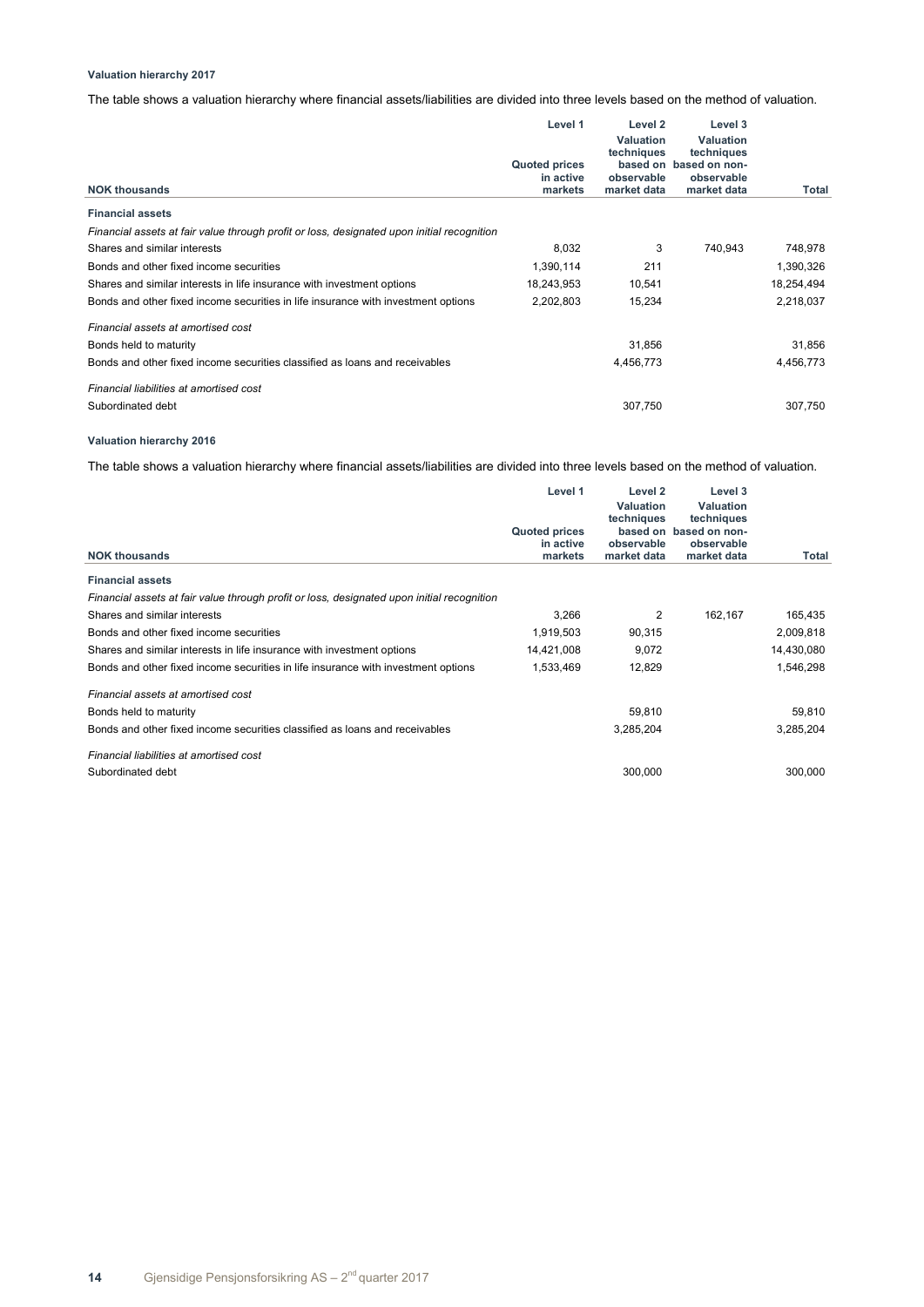#### **Reconciliation of financial assets valued based on non-observable market data (level 3) 2017**

|                              |          |              |        |              |         |                            |         | Amount of net    |
|------------------------------|----------|--------------|--------|--------------|---------|----------------------------|---------|------------------|
|                              |          |              |        |              |         |                            |         | realised/        |
|                              |          |              |        |              |         |                            |         | unrealised gains |
|                              |          | <b>Net</b>   |        |              |         |                            |         | recognised in    |
|                              |          | realised/    |        |              |         |                            |         | profit or loss   |
|                              |          | unrealised   |        |              |         |                            |         | that are         |
|                              |          | gains        |        |              |         |                            |         | attributable to  |
|                              |          | recognised   |        |              |         | <b>Transfers</b>           |         | instruments      |
|                              | As at    | in profit or | Purch- |              | Settle- | into/out                   | As at   | held as at       |
| <b>NOK thousands</b>         | 1.1.2017 | loss         | ases   | <b>Sales</b> |         | ments of level 3 30.6.2017 |         | 30.6.2017        |
| Shares and similar interests | 734,313  | 6,631        |        |              |         |                            | 740,943 |                  |
| <b>Total</b>                 | 734.313  | 6,631        |        |              |         |                            | 740.943 |                  |

**Sensitivity of financial assets valued based on non-observable market data (level 3) 2017**

|                              |                       | sensitivitv |
|------------------------------|-----------------------|-------------|
|                              |                       |             |
| Shares and similar interests | Decrease in value 10% | ,094<br>΄4  |
| Total                        |                       | 74,094      |

### **Reconciliation of financial assets valued based on non-observable market data (level 3) 2016**

| <b>NOK thousands</b>         | As at<br>1.1.2016 | <b>Net</b><br>realised/<br>unrealised<br>gains<br>recognised<br>in profit or<br>loss | Purch-<br>ases | <b>Sales</b> | Settle- | <b>Transfers</b><br>into/out<br>ments of level 3 30.6.2016 | As at   | Amount of net<br>realised/<br>unrealised gains<br>recognised in<br>profit or loss<br>that are<br>attributable to<br>instruments<br>held as at<br>30.6.2016 |
|------------------------------|-------------------|--------------------------------------------------------------------------------------|----------------|--------------|---------|------------------------------------------------------------|---------|------------------------------------------------------------------------------------------------------------------------------------------------------------|
| Shares and similar interests | 200               |                                                                                      | 161,967        |              |         |                                                            | 162,167 |                                                                                                                                                            |
| <b>Total</b>                 | 200               |                                                                                      | 161,967        |              |         |                                                            | 162,167 |                                                                                                                                                            |

**Sensitivity of financial assets valued based on non-observable market data (level 3) 2016**

|                              |                       | Sensitivity |
|------------------------------|-----------------------|-------------|
| Shares and similar interests | Decrease in value 10% | 16,217      |
| <b>Total</b>                 |                       | 16,217      |

### **3. Related parties**

There have not been any significant transactions with related parties other than ordinary current agreements conducted at arm's length distance.

### **4. Contingent liabilities**

As part of its ongoing financial management the company has committed, but not paid up to NOK 778,1 million (568,0) in commercial real estate debt funds.

**Sensitivity**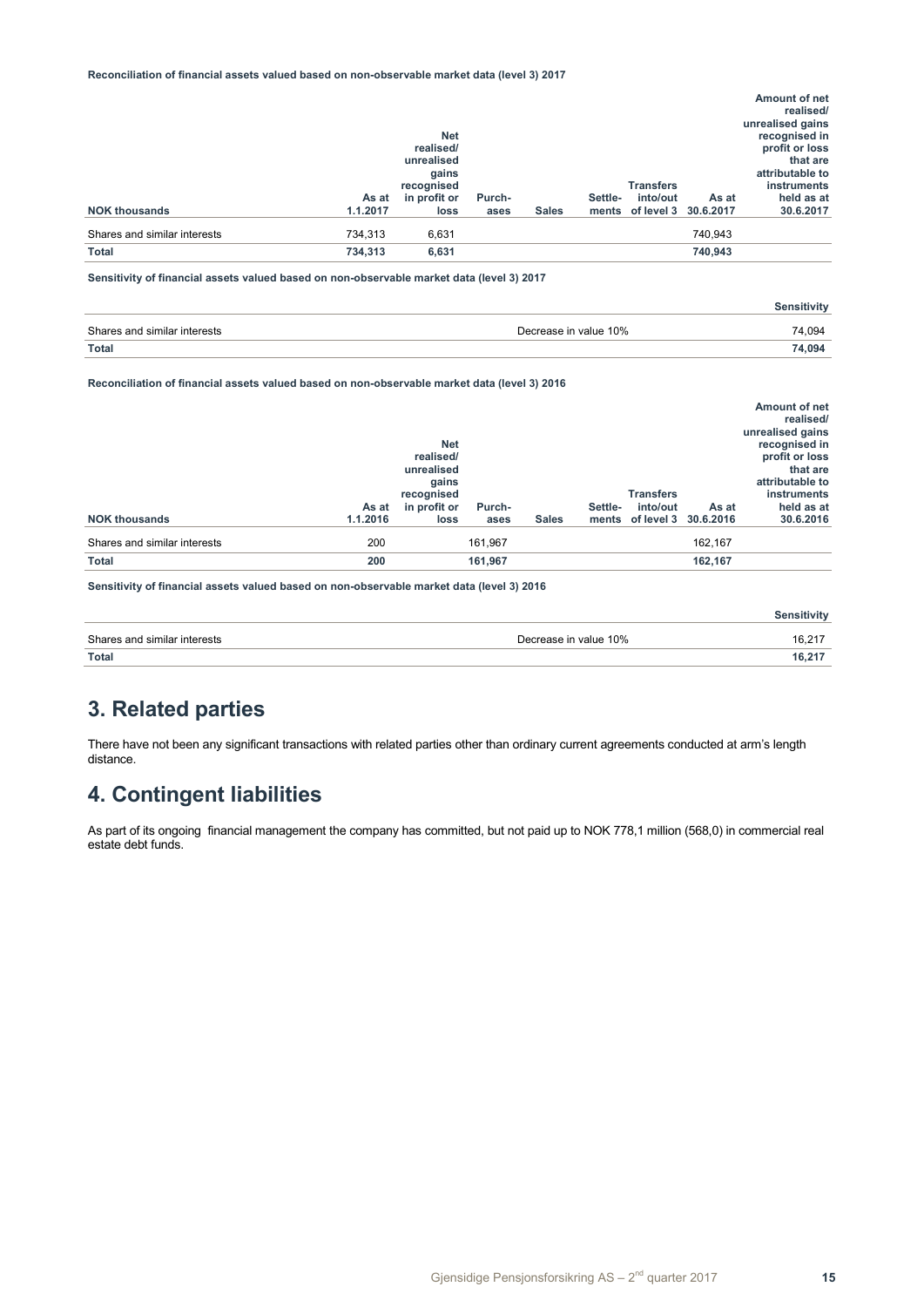## **Declaration**

Today, the Board and the CEO have considered and approved the half-yearly report for Gjensidige Pensjonsforsikring AS for the period 1 January to 30 June 2017.

We confirm to the best of our knowledge that the condensed set of financial statements for the period 1 January to 30 June 2017 has been prepared in accordance with current accounting standards and gives a true and fair view of the company assets, liabilities,

financial position and result for the period viewed in their entirety. Furthermore that the interim management report includes a fair review of any significant events that arose during the six-month period and their effect on the half-yearly financial report, a description of the principal risks and uncertainties for the business in the following accounting period and related parties' significant transactions.

Oslo, 13 July 2017

The Board of Gjensidige Pensjonsforsikring AS

Mata 6Hall

Ceri Chery

Mats C. Gottschalk Kari Østerud Hans Aasnes Ida Guldberg

Ida Guldbey

Chair

lcw

Torstein Ingebretsen

CEO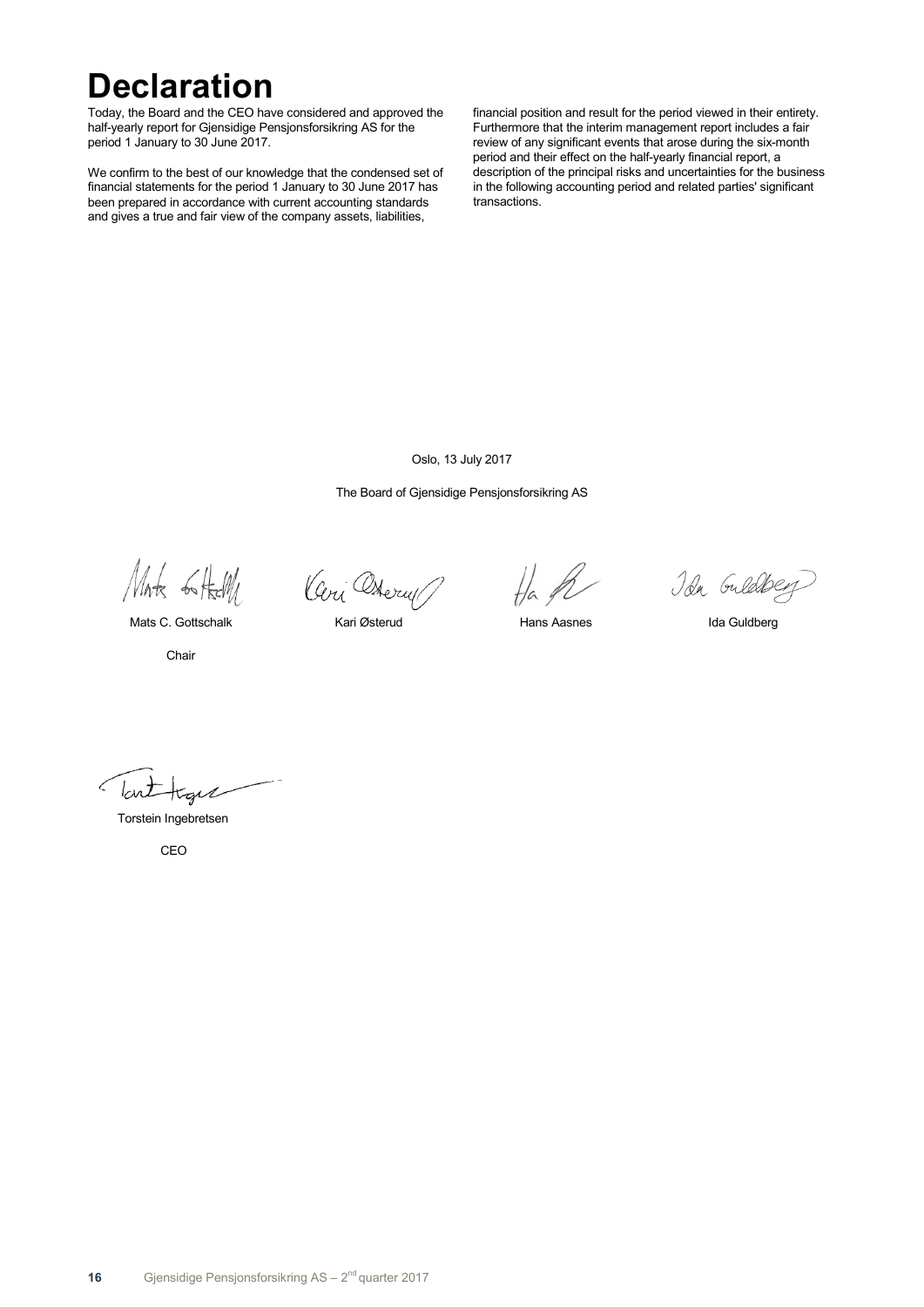## **Key figures**

In addition to the financial statements according to IFRS, Gjensidige uses different alternative performance measures (APM) to present the business in a more relevant way for its different stakeholders. The alternative performance measures have been used consistent over time, and relevant definitions have been disclosed. Comparable figures are provided for all alternative performance measures.

|                                                                    |                     | Q <sub>2</sub> 2017 | Q <sub>2</sub> 2016 | 1.1.-30.6.2017 |          | 1.1.-30.6.2016 1.1.-31.12.2016 |
|--------------------------------------------------------------------|---------------------|---------------------|---------------------|----------------|----------|--------------------------------|
| Assets under management pension, at the end of the<br>period       | NOK millions        |                     |                     | 26.249.4       | 21.160.5 | 23,237.3                       |
| of which the group policy portfolio                                | <b>NOK millions</b> |                     |                     | 5,726.7        | 5.147.0  | 5,409.6                        |
| Operating margin                                                   | $\frac{0}{0}$       | 19.7                | 18.0                | 23.4           | 22.0     | 31.2                           |
| Recognised return on the paid-up policy portfolio <sup>2</sup>     | $\frac{0}{0}$       |                     |                     | 1.9            | 2.2      | 4.1                            |
| Value-adjusted return on the paid-up policy portfolio <sup>3</sup> | $\%$                |                     |                     | 2.2            | 2.2      | 4.9                            |
| Share of shared commercial customers <sup>4</sup>                  | $\%$                |                     |                     | 69.4           | 70.3     | 70.0                           |
| Return on equity, annualised <sup>5</sup>                          | $\%$                |                     |                     | 12.0           | 13.2     | 13.8                           |
| Solvency capital (SF) <sup>6</sup>                                 | NOK millions        |                     |                     | 1.969.7        | 1.504.5  | 1.718.8                        |
| Solvency margin (SF) <sup>7</sup>                                  | %                   |                     |                     | 129.0          | 119.2    | 134.0                          |
| Minimum capital requirement <sup>8</sup>                           | <b>NOK millions</b> |                     |                     | 525.1          | 488.5    | 485.2                          |
|                                                                    |                     |                     |                     |                |          |                                |

 $1$  Operating margin = net operating income/total income

<sup>2</sup> Recognised return on the paid-up policy portfolio = realised return on the portfolio

<sup>3</sup> Value-adjusted return on the paid-up policy portfolio = total return on the portfolio

4 Shared customers = customers having both pension and general insurance products with Gjensidige

5 Return on equity, annualised = Shareholders' share of net profit for the period/average shareholders' equity for the period, annualised

 $6$  Solvency capital (SF) = Solvency capital /Capital requirement under the Solvency II standard formula

 $7$  Solvency margin (SF) = Solvency capital available under the Solvency II standard formula

<sup>8</sup> Minimum capital requirement under the Solvency II standard formula